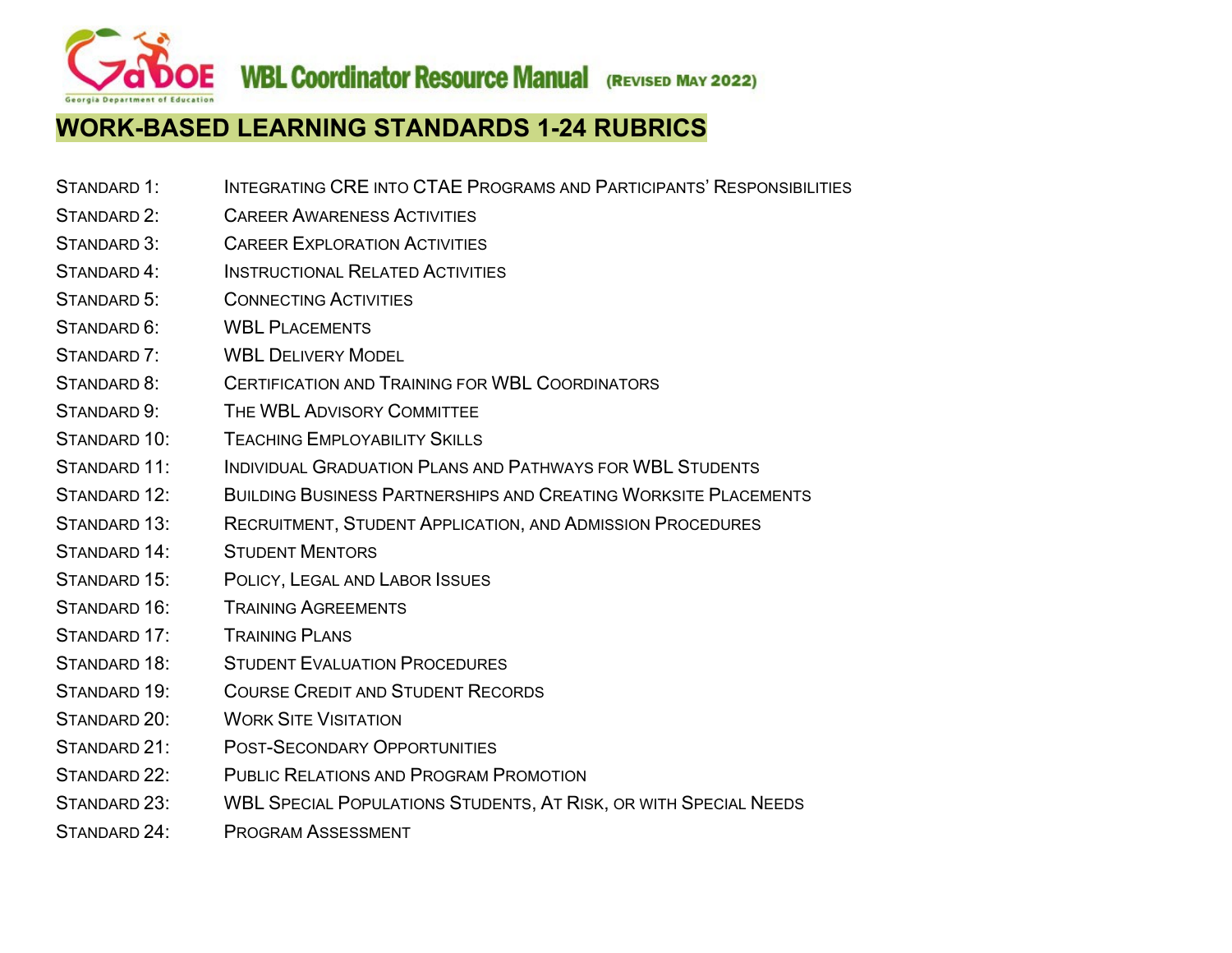

**Standard 1-Integrating CRE into CTAE Programs and Participants' Responsibilities: A wide array of Career Related Education (CRE) activities are integrated into all CTAE classes to support WBL placements and help students become college and career ready.**

|                                                                                                                      | Exemplary                                                                                                                        | 3      | <b>Meets Expectation</b>                                                                                                           | $\overline{2}$ |        | Does Not Meet Expectation                                                                                                             |  | Evidence                                                                                                                                   |
|----------------------------------------------------------------------------------------------------------------------|----------------------------------------------------------------------------------------------------------------------------------|--------|------------------------------------------------------------------------------------------------------------------------------------|----------------|--------|---------------------------------------------------------------------------------------------------------------------------------------|--|--------------------------------------------------------------------------------------------------------------------------------------------|
| Include all criteria from "meets<br>expectations" plus the following:<br>CTAE instructors collaborate with<br>$\Box$ |                                                                                                                                  | $\Box$ | Instructors in CTAE programs use<br>the WBL Resource Manual in<br>planning career awareness,<br>career exploration, instructional  |                | $\Box$ | Limited information or<br>opportunities are available to the<br>students about career awareness,<br>career exploration, instructional |  | 1. List of career awareness, career<br>exploration, instructional related<br>and connecting activities<br>conducted in the CTAE curricula. |
|                                                                                                                      | middle school and elementary<br>instructors about CRE activities<br>that support college and career<br>readiness.                | □      | related or connecting activities.<br>There is a guidance program in<br>place to introduce career<br>opportunities to the students. |                | ப      | related or connecting activities.<br>There is limited guidance<br>available to the students about<br>career opportunities.            |  | 2. Lesson plans that include CRE<br>activities.<br>3. Use of the WBL manual by CTAE<br>instructors.                                        |
| $\Box$                                                                                                               | The school's CTAE department<br>has a mission statement that<br>supports CRE activities.                                         | $\Box$ | An adequate number of CTAE<br>programs are offered to meet the<br>needs of students.                                               |                | $\Box$ | Few students enrolled in CTAE<br>classes participate in job<br>shadowing or other CRE                                                 |  | 4. Documented guidance program<br>that relates to the WBL student.                                                                         |
| $\Box$                                                                                                               | There is a comprehensive<br>guidance program in placed to<br>ensure that all CTAE students are<br>aware of career opportunities. | $\Box$ | Most CTAE programs offer<br>students enrolled in CTAE<br>classes the opportunity to                                                |                | $\Box$ | activities.<br>There is little or no difference in<br>school-based enterprises and                                                    |  | 5. Evidence of activities which are<br>clearly linked to the Georgia<br>Performance Standards.<br>6. Documentation of the process for      |
| $\Box$                                                                                                               | A wide range of pathway options<br>exist to meet the needs of<br>students.                                                       |        | participate in job shadowing or<br>other CRE activities.<br>Students participate in school-                                        |                |        | fundraisers.                                                                                                                          |  | conducting job shadowing.<br>7. CTAE programs and curricula<br>offered.                                                                    |
|                                                                                                                      | Instruction is provided which<br>correlates academic, career<br>technical education and<br>employability skills.                 |        | based enterprises which are<br>properly linked to Georgia<br>Performance Standards.<br>CTAE programs and pathways                  |                |        |                                                                                                                                       |  |                                                                                                                                            |
| $\Box$                                                                                                               | Many, if not most, students<br>enrolled in CTAE classes<br>participate in CRE activities.                                        |        | are available to meet the needs of<br>students in the school.                                                                      |                |        |                                                                                                                                       |  |                                                                                                                                            |
|                                                                                                                      | $\Box$ A school-based enterprise exists<br>which is properly linked to the<br>Georgia Performance Standards.                     |        |                                                                                                                                    |                |        |                                                                                                                                       |  |                                                                                                                                            |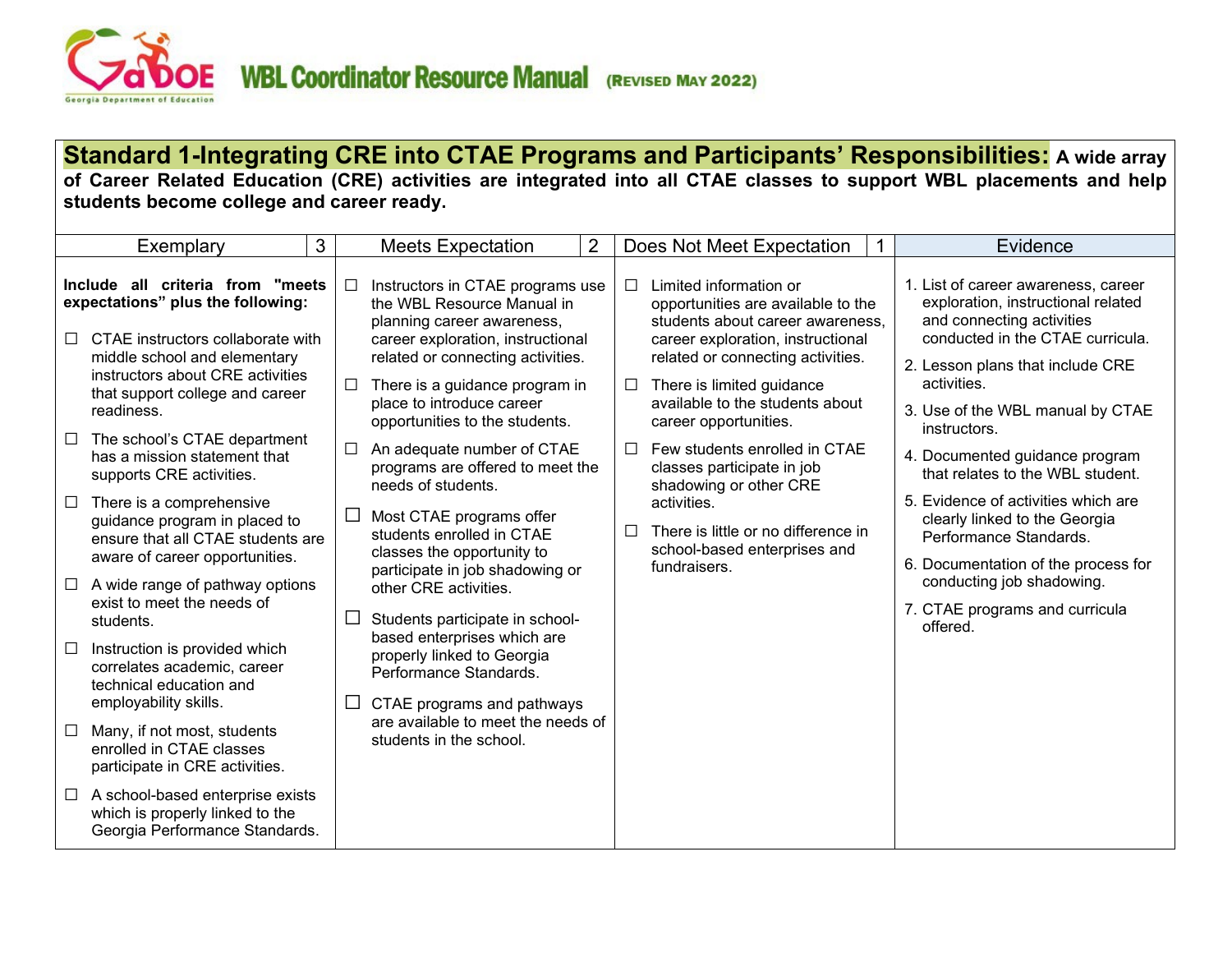<span id="page-2-0"></span>

**Standard 2-Career Awareness Activities: Age-appropriate Career Awareness activities in the Career Technical and Agricultural Education class are designed to make students aware of career choices and promote college and career readiness. (Including virtual)**

| 3<br>Exemplary                                                                                                                                                                                                                                                                                                                                                                                                                                                                                                                                                                                                                             | <b>Meets Expectation</b>                                                                                                                                                                                                                                                                                                                                                                                                                                                                                      | $\overline{2}$ | Does Not Meet Expectation                                                                                                                                                                                                                                                                                                                                                                                                                                                                                       | Evidence                                                                                                                                                                                                                                                                                                                                                                                                                                                                                 |
|--------------------------------------------------------------------------------------------------------------------------------------------------------------------------------------------------------------------------------------------------------------------------------------------------------------------------------------------------------------------------------------------------------------------------------------------------------------------------------------------------------------------------------------------------------------------------------------------------------------------------------------------|---------------------------------------------------------------------------------------------------------------------------------------------------------------------------------------------------------------------------------------------------------------------------------------------------------------------------------------------------------------------------------------------------------------------------------------------------------------------------------------------------------------|----------------|-----------------------------------------------------------------------------------------------------------------------------------------------------------------------------------------------------------------------------------------------------------------------------------------------------------------------------------------------------------------------------------------------------------------------------------------------------------------------------------------------------------------|------------------------------------------------------------------------------------------------------------------------------------------------------------------------------------------------------------------------------------------------------------------------------------------------------------------------------------------------------------------------------------------------------------------------------------------------------------------------------------------|
| Include all criteria from "meets"<br>expectations" plus the following:<br>$\Box$ A comprehensive program of age-<br>appropriate career awareness<br>opportunities is incorporated into<br>career pathway classes with<br>comprehensive, systematic, and<br>sequential approach.<br>$\Box$ There are a significant number of<br>business and community<br>representatives involved with<br>career awareness activities.<br>$\Box$ Practically every CTAE class<br>offered at the school includes<br>some career awareness activities.<br>$\Box$ School leaders encourage<br>awareness activities and monitor<br>lesson plans for inclusion. | $\Box$ Most CTAE programs provide<br>career awareness activities and<br>collaborate with feeder schools<br>and business/industry.<br>$\Box$ Students include evidence of<br>career awareness activities in their<br>portfolios and/or documents and<br>artifacts related to their pathway.<br>$\Box$ Many artifacts of career awareness<br>activities are displayed or found in<br>CTAE labs.<br>$\Box$ Most teachers, even if not on<br>extended day, meet the WBL<br>standards for the extended day<br>POW. |                | $\Box$ Limited information, programs or<br>activities are available to the<br>students about career awareness.<br>$\Box$ There is limited guidance available<br>to the students about career<br>pathways.<br>$\Box$ Most CTAE classes and/or some<br>grade levels do not include career<br>awareness activities in the<br>curriculum.<br>$\Box$ Very few teachers meet the<br>extended day standard for WBL.<br>$\Box$ Counselors do not engage in the<br>career awareness activities<br>conducted school wide. | 1. CTAE teacher lesson plans.<br>2. List of Career Awareness activities<br>conducted with students in CTAE<br>classes.<br>3. Documentation of the ongoing and<br>sequential nature of WBL activities.<br>4. Extended day program of work for<br>CTAE.<br>5. WBL Coordinator<br>lessons/presentations.<br>6. Brochures, documents, etc. from<br>career days/fairs.<br>7. System documentation of field trips.<br>8. Career awareness media on display<br>or available in classrooms/labs. |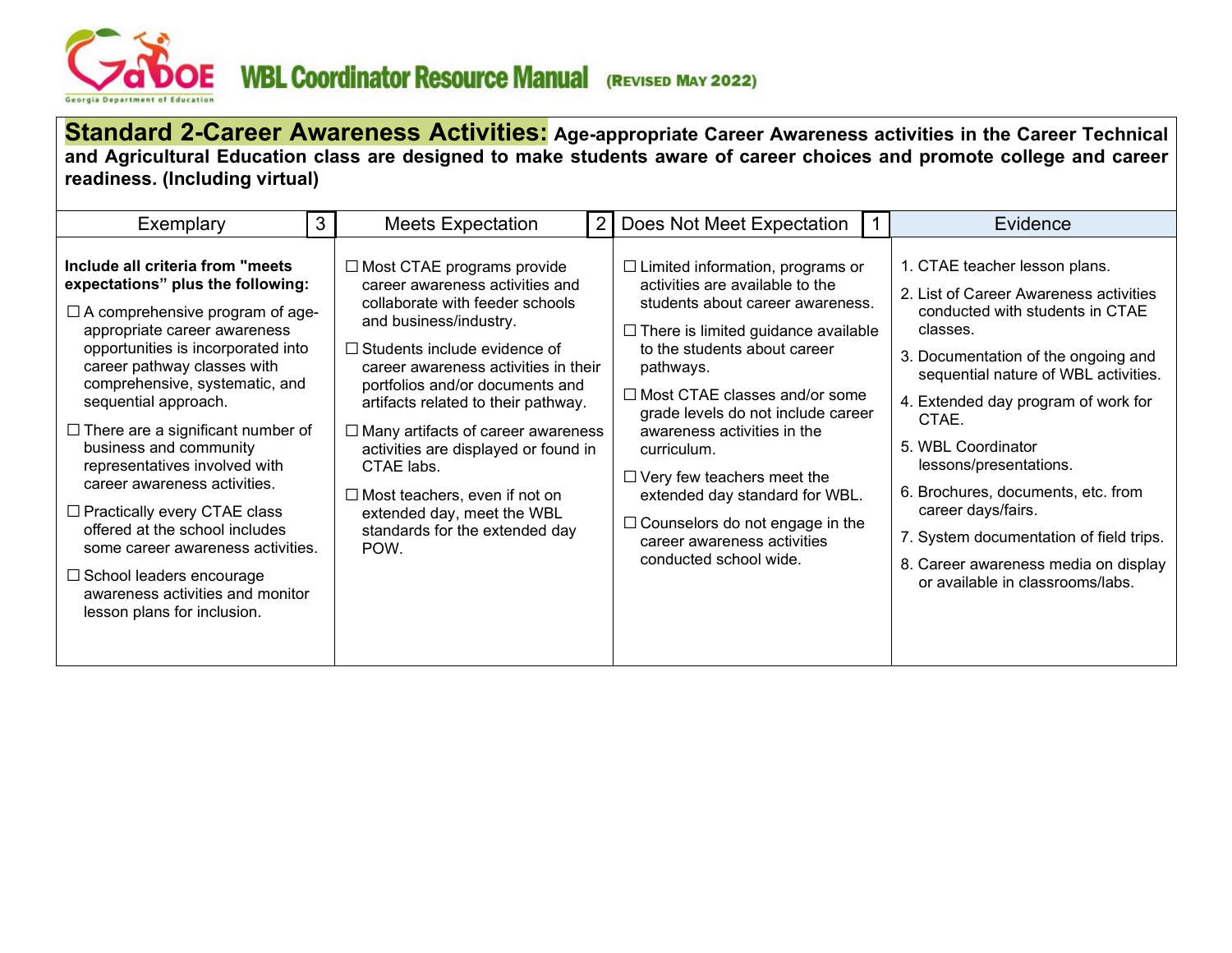<span id="page-3-0"></span>

**Standard 3-Career Exploration Activities: Age-appropriate Career Exploration Activities in the Career Technical and Agricultural Education classes are conducted with individuals or small groups of students to explore career options. (Including virtual)**

| Exemplary                                                                                                                                                         | 3 | <b>Meets Expectation</b>                                                                                                                                                    | 2 |             | Does Not Meet Expectation                                                                                                                                         |         | Evidence                                                                                                                               |
|-------------------------------------------------------------------------------------------------------------------------------------------------------------------|---|-----------------------------------------------------------------------------------------------------------------------------------------------------------------------------|---|-------------|-------------------------------------------------------------------------------------------------------------------------------------------------------------------|---------|----------------------------------------------------------------------------------------------------------------------------------------|
| Include all criteria from "meets"<br>expectations" plus the following:<br>All students have an opportunity<br>$\Box$<br>to use internet career planning<br>tools. |   | An organized plan exists for<br>$\Box$<br>providing students an opportunity<br>to use technology for exploring<br>career options.<br>School leadership encourages<br>$\Box$ |   | □<br>$\Box$ | Very few students are involved in<br>CTSO activities linked to career<br>exploration or very few CTSO<br>opportunities exist.<br>Limited information, programs or |         | CTAE instructor lesson plans.<br>$1_{-}$<br>2.<br>List of career exploration activities<br>conducted with students in CTAE<br>classes. |
| □ Practically every CTAE class<br>offered at the school includes<br>some career exploration activities                                                            |   | career exploration and monitors<br>lesson plans to ensure inclusion.<br>Many CTAE classes offered at<br>$\Box$                                                              |   |             | activities are available to the<br>students about career<br>exploration.                                                                                          | $3_{-}$ | <b>WBL Coordinator</b><br>lessons/presentations.<br>Extended day program of work for<br>4.                                             |
| in the curriculum.<br>Guidance and counseling focused<br>$\Box$<br>on career exploration is provided                                                              |   | the school include some career<br>exploration related activities in the<br>curriculum.                                                                                      |   | $\Box$      | There is limited guidance<br>available to the students about<br>career exploration and career                                                                     |         | CTAE instructors.<br>Documents used to conduct job<br>5.<br>shadowing (i.e. student packets)                                           |
| by CTAE instructors as well as<br>the Career Guidance staff.<br>Many businesses and community<br>$\Box$                                                           |   | Students include evidence of<br>$\Box$<br><b>Career Exploration related</b><br>activities in their portfolios and/or                                                        |   | □           | pathways.<br>Very few instructors meet the<br>extended day standard for WBL.                                                                                      | 6.      | Student portfolios.<br>Internet access available in CTAE<br>classes.                                                                   |
| leaders are involved in<br>exploration activities such as job                                                                                                     |   | individual career plans.<br>Some students participate in                                                                                                                    |   |             |                                                                                                                                                                   | 8.      | Student presentations.                                                                                                                 |
| shadowing and mock interviews.<br>Evidence of student success in<br>$\Box$<br>CTSO activities related to career                                                   |   | CTSO activities related to Career<br>Exploration.<br>Students receive guidance about<br>□                                                                                   |   |             |                                                                                                                                                                   | 9.      | CTSO records and<br>documentation.<br>10. Availability of internet career                                                              |
| exploration is abundant.                                                                                                                                          |   | career options.                                                                                                                                                             |   |             |                                                                                                                                                                   |         | planning tools.                                                                                                                        |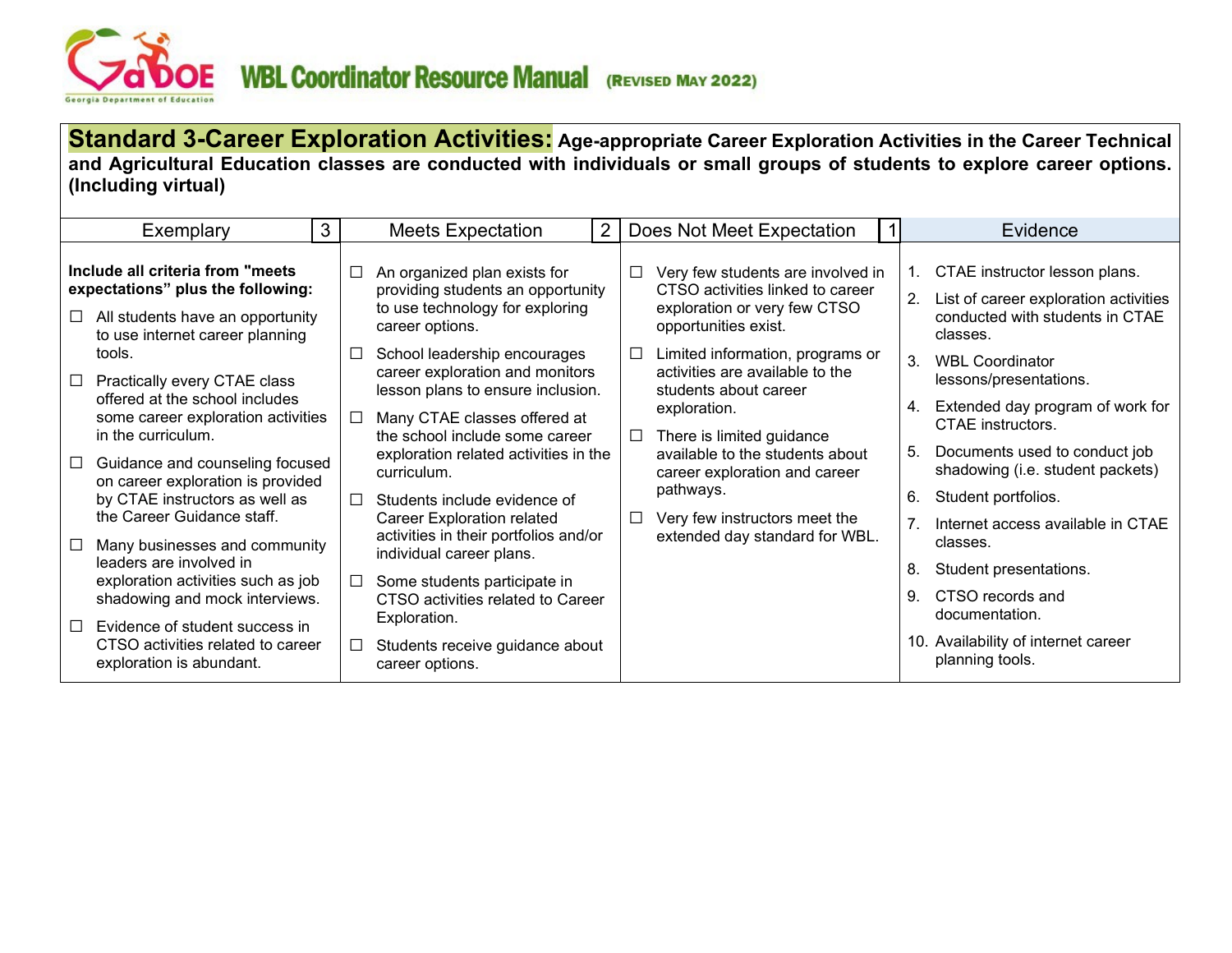<span id="page-4-0"></span>

**Standard 4-Instructional Related Activities: Instructional Related Activities in The Career, Technical, and Agricultural Education class promote an understanding of the business and work environment and help students develop employability skills.**

| 3<br>Exemplary                                                                                                                                                                                                                                                                                                                                                                                                                                                                                                                                                                                                                            | $\overline{2}$<br><b>Meets Expectation</b>                                                                                                                                                                                                                                                                                                                                                                                                                                                                                                                                                                     | Does Not Meet Expectation                                                                                                                                                                                                                                                                                                                                                                                                                                  | Evidence                                                                                                                                                                                                                                                                                                                                                                             |
|-------------------------------------------------------------------------------------------------------------------------------------------------------------------------------------------------------------------------------------------------------------------------------------------------------------------------------------------------------------------------------------------------------------------------------------------------------------------------------------------------------------------------------------------------------------------------------------------------------------------------------------------|----------------------------------------------------------------------------------------------------------------------------------------------------------------------------------------------------------------------------------------------------------------------------------------------------------------------------------------------------------------------------------------------------------------------------------------------------------------------------------------------------------------------------------------------------------------------------------------------------------------|------------------------------------------------------------------------------------------------------------------------------------------------------------------------------------------------------------------------------------------------------------------------------------------------------------------------------------------------------------------------------------------------------------------------------------------------------------|--------------------------------------------------------------------------------------------------------------------------------------------------------------------------------------------------------------------------------------------------------------------------------------------------------------------------------------------------------------------------------------|
| Include all criteria from "meets"<br>expectations" plus the following:<br>$\Box$ Student entrepreneurship projects<br>are a high priority.<br>$\Box$ Numerous exemplary business<br>plans for student<br>entrepreneurship projects exist.<br>$\Box$ A healthcare program exists with<br>clinical experiences for students.<br>$\Box$ School-based enterprises teach a<br>comprehensive business model<br>and are operated as outlined in<br>the curricula of the Georgia<br>Performance Standards.<br>$\Box$ Non-traditional delivery models for<br>employability skills training exists<br>and exposes practically all CTAE<br>students. | $\Box$ Some instructional related<br>activities are present in the<br>curriculum.<br>$\Box$ Students include evidence of<br>instructional related activities in<br>their portfolios and/or individual<br>career plan.<br>$\Box$ Business plans are required for<br>student entrepreneurship projects.<br>$\Box$ School-based enterprises are<br>operated as outlined in the<br>curricula of the Georgia<br>Performance Standards.<br>$\Box$ Many CTAE instructors<br>incorporate employability skills<br>into their program and WBL<br>Coordinators assist in the delivery<br>of employability skill training. | $\Box$ Limited opportunities, programs or<br>instructional related activities are<br>available to students.<br>$\Box$ No school-based enterprises<br>exist.<br>$\Box$ A Marketing program exists<br>without a school store.<br>$\Box$ Student entrepreneurship<br>enterprises are rare or absent.<br>□ School-based enterprises are<br>confused with fundraising events.<br>$\Box$ Teaching employability skills is<br>not a priority of CTAE instructors. | 1. CTAE instructor lesson plans.<br>2. Extended day program of work for<br>CTAE.<br>3. Business plans from student<br>entrepreneurship activities.<br>4. Operation of School-Based<br>Enterprises.<br>5. Schedules of clinical rotations and<br>lists of students involved.<br>6. Lessons/presentations on<br>employability skills.<br>7. Delivery plan for employability<br>skills. |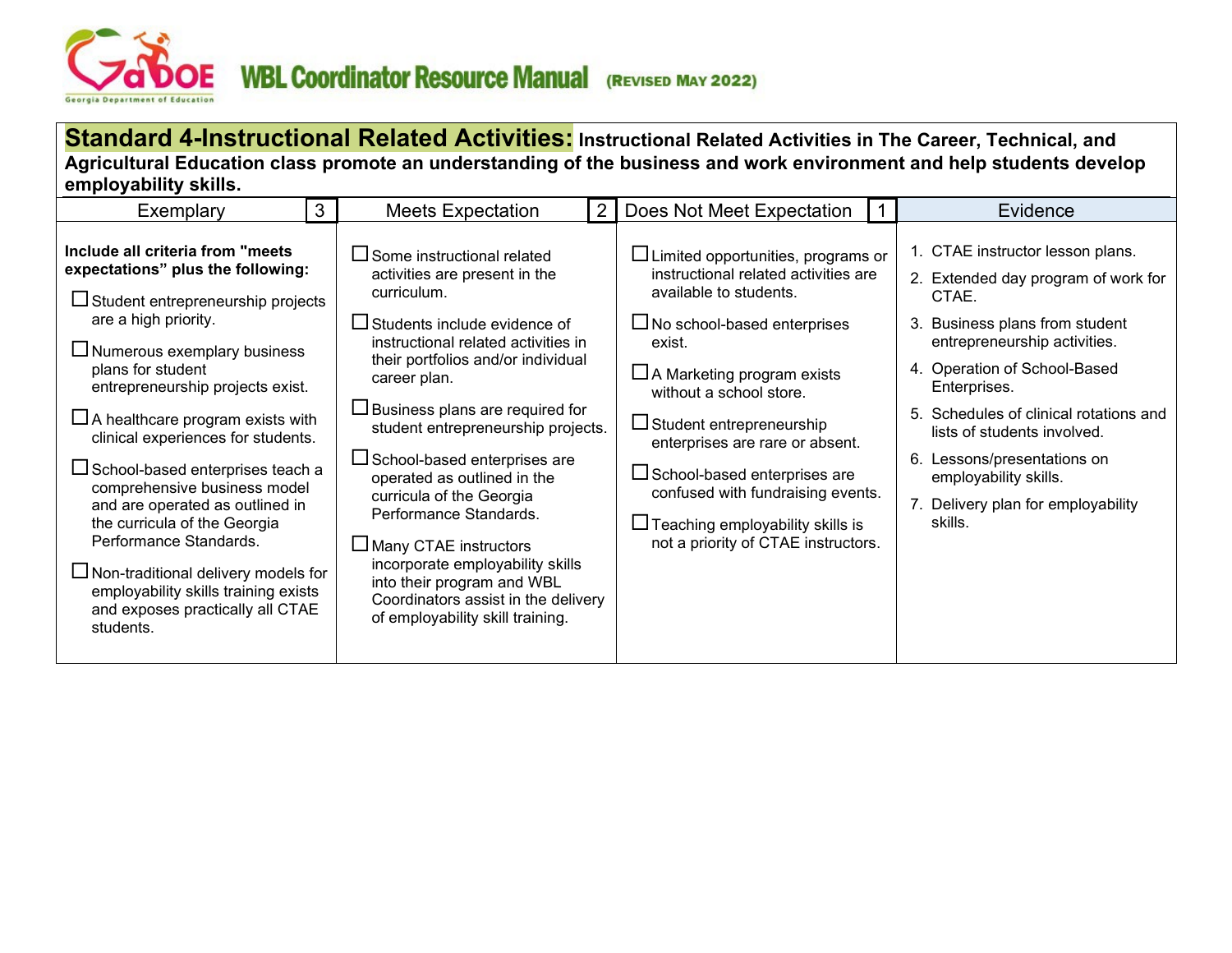<span id="page-5-0"></span>

| <b>Standard 5-Connecting Activities:</b> Work-Based Learning Coordinator is actively involved in planning, coordinating,<br>and implementing connecting activities between the school and business community. |                                                                                                                                                  |        |                                                                                                                                 |                |                                                                                                                                                 |                |                                                                                                                         |  |  |  |  |  |
|---------------------------------------------------------------------------------------------------------------------------------------------------------------------------------------------------------------|--------------------------------------------------------------------------------------------------------------------------------------------------|--------|---------------------------------------------------------------------------------------------------------------------------------|----------------|-------------------------------------------------------------------------------------------------------------------------------------------------|----------------|-------------------------------------------------------------------------------------------------------------------------|--|--|--|--|--|
|                                                                                                                                                                                                               | 3<br>Exemplary                                                                                                                                   |        | <b>Meets Expectation</b>                                                                                                        | $\overline{2}$ | Does Not Meet Expectation                                                                                                                       |                | Evidence                                                                                                                |  |  |  |  |  |
|                                                                                                                                                                                                               | Include all criteria from "meets"<br>expectations" plus the following:                                                                           | П      | WBL Coordinator conducts some<br>connecting activities.                                                                         |                | Limited evidence of connecting<br>$\Box$<br>activities.                                                                                         | $1_{\cdot}$    | Membership roster of advisory<br>committees.                                                                            |  |  |  |  |  |
| $\Box$                                                                                                                                                                                                        | Connecting activities involve a<br>comprehensive, systematic, and                                                                                | ப      | WBL Coordinator actively involved<br>in CTAE advisory committee/WBL                                                             |                | Limited collaboration between<br>$\Box$<br><b>WBL Coordinator and CTAE</b>                                                                      | 2 <sup>1</sup> | List of formal business<br>partnerships.                                                                                |  |  |  |  |  |
|                                                                                                                                                                                                               | sequential approach that is<br>supported by the school<br>administration.                                                                        |        | specific advisory committee.<br>Instructors include evidence of<br>$\mathbf{L}$                                                 |                | teachers. The WBL Coordinator is<br>not involved in CTAE advisory<br>committee/WBL specific advisory                                            | 3.             | Documents used in orienting or<br>training business mentors.                                                            |  |  |  |  |  |
| $\Box$                                                                                                                                                                                                        | WBL Coordinators have an                                                                                                                         |        | connecting activities in their<br>records and reports.                                                                          |                | committee. WBL students are not                                                                                                                 | 4.             | Advisory committee minutes.                                                                                             |  |  |  |  |  |
|                                                                                                                                                                                                               | extensive network of business<br>contacts.                                                                                                       | П      | <b>WBL Coordinator collaborates</b><br>with CTAE teachers as needed to                                                          |                | aware of articulated courses and<br>matriculation processes.<br>WBL students are not aware of<br>$\Box$                                         | 5.             | Number of WBL placements<br>arranged in collaboration with<br>CTAE teachers.                                            |  |  |  |  |  |
| $\Box$                                                                                                                                                                                                        | A high percentage of WBL<br>student placements exist where<br>the CTAE instructor and WBL<br>Coordinator work together in a<br>proactive manner. | П      | secure students' placements.<br>Students are aware of articulation<br>agreements and dual enrollment<br>options.                |                | their dual enrollment options.<br>The WBL Coordinator has not<br>$\Box$<br>attempted to create a working<br>relationship with most of the local | 6.             | Community meetings (i.e.:<br>Chamber of Commerce, Rotary,<br>workforce development groups,<br>etc.) attended by the WBL |  |  |  |  |  |
| $\Box$                                                                                                                                                                                                        | WBL Coordinator is actively<br>involved in either a CTAE<br>advisory committee or a WBL<br>specific advisory committee.                          |        | The WBL Coordinator has<br>developed an extensive network<br>of connections in the business<br>and industry of the community.   |                | businesses.                                                                                                                                     |                | coordinator.<br>The representation of CTAE<br>areas offered in the employer<br>database. WBL student                    |  |  |  |  |  |
| $\Box$                                                                                                                                                                                                        | A very high percentage of YAP<br>students complete their post-<br>secondary training and/or earn an<br>industry recognized credential.           | $\Box$ | Evidence exists of a systematic<br>process to locate and contact<br>local businesses about<br>participation in the WBL program. |                |                                                                                                                                                 |                | employers and the CTAE areas<br>offered in the school.                                                                  |  |  |  |  |  |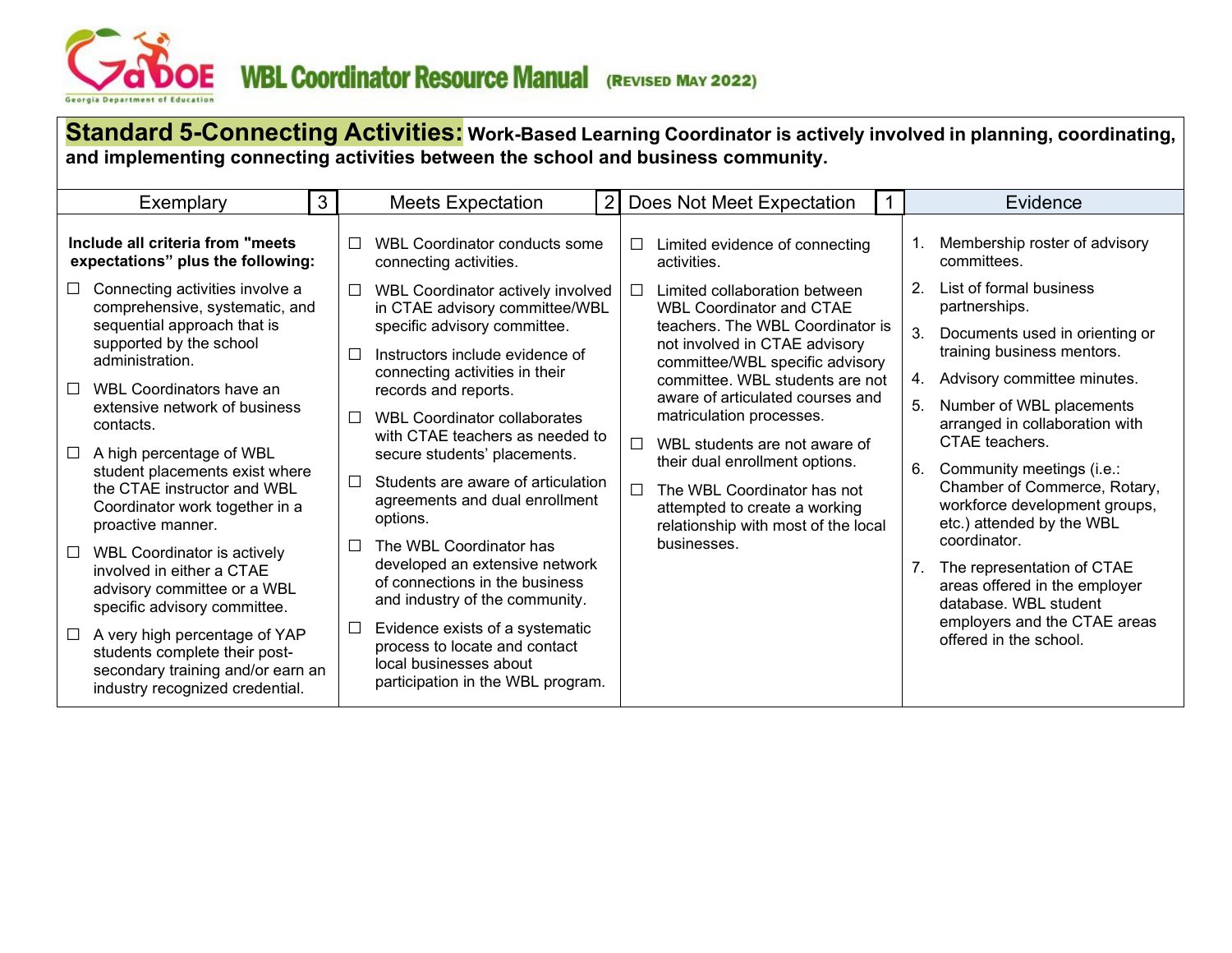<span id="page-6-0"></span>

**Standard 6-WBL Placements: Work-Based Learning placements are appropriate and accurately identified as Employability Skill Development (ESD), Cooperative Education (Co-op), Internship, Youth Apprenticeship (YAP), or Great Promise Partnership (GPP).** 

|                                                                       | Exemplary                                                                                                    | $\mathbf{3}$ |                                                                             | <b>Meets Expectation</b>                                                                                                      | $\overline{2}$ |        | Does Not Meet Expectation                                                                   | l 1 | Evidence                                                                                                    |
|-----------------------------------------------------------------------|--------------------------------------------------------------------------------------------------------------|--------------|-----------------------------------------------------------------------------|-------------------------------------------------------------------------------------------------------------------------------|----------------|--------|---------------------------------------------------------------------------------------------|-----|-------------------------------------------------------------------------------------------------------------|
| Include all criteria from "meets<br>expectations" plus the following: |                                                                                                              |              | □                                                                           | Students in all college and career<br>ready pathways have availability to                                                     |                | □      | WBL placements not available to<br>students in all college and career                       |     | 1. WBL placement records.<br>2. List of employer-partners.                                                  |
|                                                                       | WBL placements are available to<br>and equitably represented by all<br>college and career ready<br>students. |              |                                                                             | Youth Apprenticeship, Cooperative<br>Education, Internships, and<br><b>Employability Skill Development as</b><br>appropriate. |                | П      | ready pathways.<br>Placements are not based on<br>partnerships with the local<br>community. |     | 3. List of placements broken<br>down by student pathways<br>offered.                                        |
| $\Box$                                                                | A low percentage of placements<br>are identified as ESD, and such<br>students are moved to another           |              | ⊏                                                                           | There is a defined connection<br>between school based and WBL<br>instruction.                                                 |                | □      | Students are in inappropriate<br>placements or have their<br>placement type inaccurately    |     | 4. Plan for overseeing the<br>development, design,<br>implementation, and<br>administration of a variety of |
|                                                                       | placement category as soon as<br>possible.                                                                   |              | $\Box$                                                                      | WBL placements are based on<br>developed business partnerships                                                                |                | □      | identified.<br>ESD placements consist of more                                               |     | WBL placements.                                                                                             |
| $\Box$                                                                | Unique partnerships are<br>developed to create new WBL                                                       |              |                                                                             | and coordinated by the WBL<br>Coordinator.                                                                                    |                |        | than 25% of the total number of                                                             |     | 5. Written guidelines for worksite<br>visitations.                                                          |
|                                                                       | placements.                                                                                                  |              | $\Box$                                                                      | ESD placements consist of no                                                                                                  |                | □      | WBL students placed.<br>Standards of the WBL Manual are                                     |     | 6. Written grading procedures.                                                                              |
| □                                                                     | A high percentage of WBL<br>placements are YAP.                                                              |              |                                                                             | larger than 25% of the total number<br>of WBL student placed.                                                                 |                |        | not followed for CTI student<br>placements (excluding                                       |     | 7. Proportion of YAP, Co-op,<br>Internship, ESD and GPP                                                     |
| $\Box$                                                                | A high percentage of YAP<br>students enrolled each year are                                                  |              | WBL students are required to<br>$\Box$<br>complete a student portfolio that |                                                                                                                               |                | $\Box$ | accommodations).                                                                            |     | students.<br>8. YAP completer percentage.                                                                   |
|                                                                       | tracked to completion of the<br>program.                                                                     |              |                                                                             | documents application of<br>employability skills. *                                                                           |                |        | Student placements not congruent<br>with student career goals and                           |     | 9. Student records in C-NET.                                                                                |
| $\Box$                                                                | Many YAP placements are<br>matched to the US Department of<br>Labor's list of Officially                     |              | $\Box$                                                                      | Student placements are congruent<br>with student career goals and<br>pathway course(s). *                                     |                | □      | pathway course(s).<br>WBL students do not complete<br>student portfolios.                   |     | 10. Student folders containing a<br>check-off sheet for WBL<br>criteria that must be met.                   |
|                                                                       | Recognized Apprenticeships.                                                                                  |              | □                                                                           | CTI student placements adhere to                                                                                              |                | П      | Students are admitted into the<br>program based on having a job                             |     | 11. Application and selection                                                                               |
| $\Box$                                                                | All student placements match the<br>three interlocking components of                                         |              |                                                                             | state standards with appropriate<br>accommodations.                                                                           |                |        | and the WBL Coordinator has<br>minor contact with the employer for                          |     | process.                                                                                                    |
|                                                                       | WBL: Career Goal, Related<br>Pathway Courses, and Work<br>Experience. *                                      |              | □                                                                           | All WBL students have a "placement<br>criteria checklist" on file to verify the<br>appropriateness of the placement.          |                |        | approving the site or job<br>experience.                                                    |     |                                                                                                             |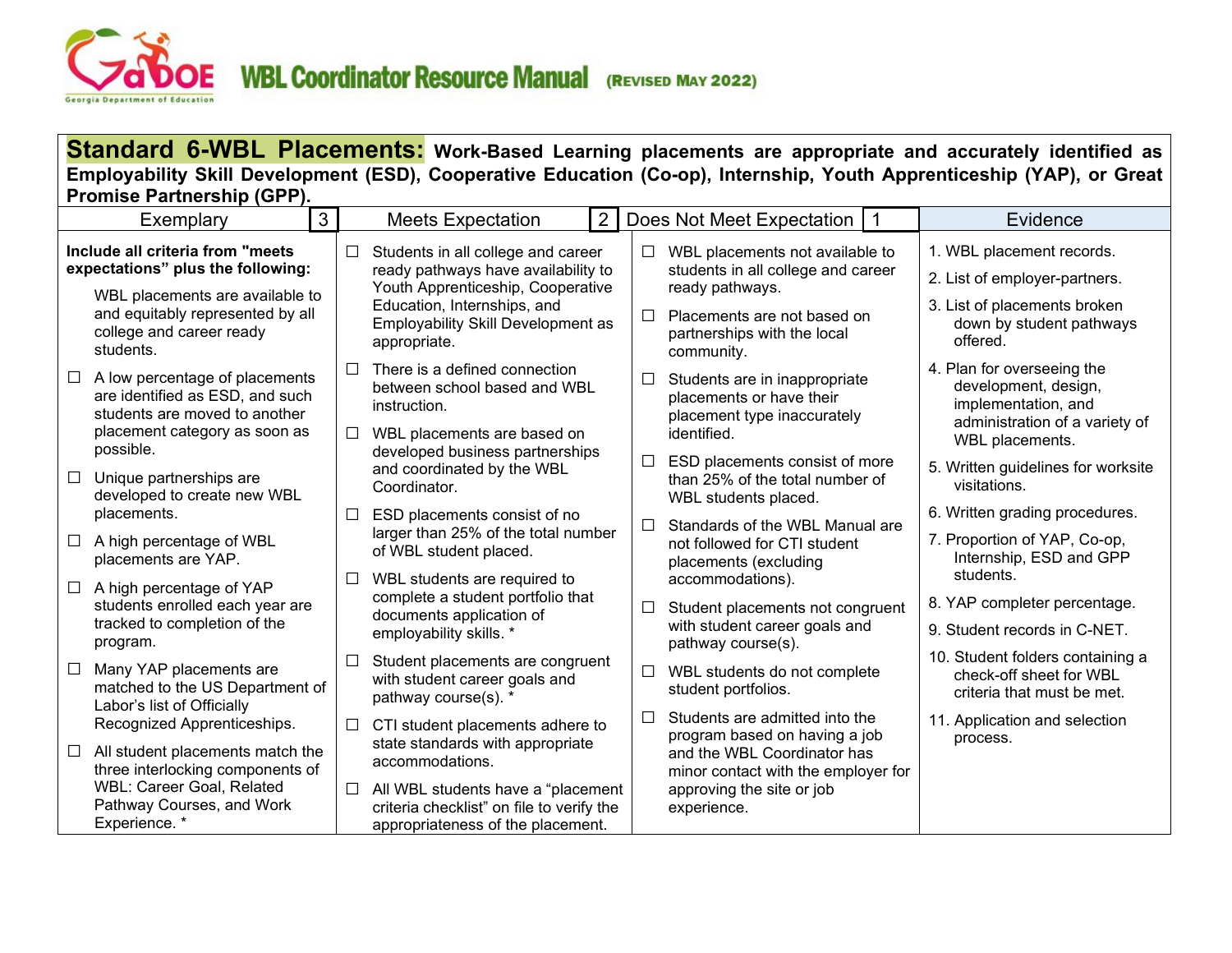<span id="page-7-0"></span>

| Standard 7-WBL Delivery Model: The local school system supports equitable Work-Based Learning opportunities<br>by providing a school-wide WBL Coordinator, adequate resources, and a manageable workload. |                                                                                                                                                                                                                                                                                |                |                                                                                                                                                                                                                                                                 |                  |                                                                                                                                                                                                                                                                 |  |                                                                                                           |  |  |  |  |
|-----------------------------------------------------------------------------------------------------------------------------------------------------------------------------------------------------------|--------------------------------------------------------------------------------------------------------------------------------------------------------------------------------------------------------------------------------------------------------------------------------|----------------|-----------------------------------------------------------------------------------------------------------------------------------------------------------------------------------------------------------------------------------------------------------------|------------------|-----------------------------------------------------------------------------------------------------------------------------------------------------------------------------------------------------------------------------------------------------------------|--|-----------------------------------------------------------------------------------------------------------|--|--|--|--|
|                                                                                                                                                                                                           | Exemplary                                                                                                                                                                                                                                                                      | 3 <sup>1</sup> | $\overline{2}$<br><b>Meets Expectation</b>                                                                                                                                                                                                                      |                  | Does Not Meet Expectation                                                                                                                                                                                                                                       |  | Evidence                                                                                                  |  |  |  |  |
|                                                                                                                                                                                                           | Include all criteria from "meets<br>expectations" plus the following:<br>$\Box$ A realistic, manageable workload,<br>following DOE recommended class<br>size is in place, which promotes<br>student safety and program                                                         |                | $\Box$ A consolidated WBL Coordinator<br>position exists, working toward a<br>fulltime WBL funded position.<br>Students in all CTAE classes have<br>□<br>equal opportunity to participate in<br>WBL placements.                                                 | П                | Student enrollment in WBL<br>placements exceed the state class<br>size limitations and recommended<br>workload for WBL programs,<br>jeopardizing student safety and<br>program effectiveness.                                                                   |  | 1. Class rosters.<br>2. WBL Coordinator job<br>description.<br>3. WBL Coordinator's daily<br>assignments. |  |  |  |  |
| $\Box$                                                                                                                                                                                                    | effectiveness.<br>One or more full-time WBL<br>Coordinator positions exist.                                                                                                                                                                                                    |                | Student enrollment in WBL<br>П<br>placements follows class size<br>limitations striving toward                                                                                                                                                                  | $\Box$           | Multiple part-time WBL Coordinator<br>positions exist rather than a<br>consolidated school wide WBL<br>coordinator model.                                                                                                                                       |  | 4. Copy of the WBL budget,<br>including travel, equipment<br>and supply allocations,<br>and expenses.     |  |  |  |  |
| $\Box$<br>□                                                                                                                                                                                               | The facilities are current and of<br>sufficient size and quality to<br>effectively meet instructional needs<br>of the students.<br>The instructor/coordinator has<br>storage facilities and a private office                                                                   |                | recommended workload for WBL<br>programs.<br>The WBL Coordinator is<br>П<br>unencumbered and available for<br>supervision during all periods that<br>students are released from school to<br>report to worksites.                                               | $\Box$<br>$\Box$ | Students in all CTAE program areas<br>do not have equitable opportunity to<br>participate in WBL placements.<br>The facilities are not adequate to<br>effectively meet the instructional<br>needs of the students.                                              |  | 5. WBL Coordinator's<br>inventory.<br>6. WBL Coordinator's office.                                        |  |  |  |  |
| $\Box$<br>$\Box$                                                                                                                                                                                          | with telephone.<br>The WBL Coordinators has access<br>to appropriate technology and<br>internet connected devices.<br>The WBL program has a generous<br>budget for travel, equipment, and<br>supplies. Said budget for the current<br>fiscal year is on file, available to and |                | The facilities are adequate to<br>effectively meet the instructional<br>needs of the students.<br>There is a classroom, storage<br>$\Box$<br>facilities, and access to an office and<br>telephone for WBL Coordinators.<br>There is an adequate budget for<br>ப | □                | There is no office and telephone for<br>the WBL Coordinator.<br>There is an inadequate budget<br>available for salary, travel,<br>equipment and supplies, and the<br>instructor/coordinator does not have<br>access to the operating budget for<br>the program. |  |                                                                                                           |  |  |  |  |
|                                                                                                                                                                                                           | controlled by the instructor/<br>coordinator.<br>$\Box$ The WBL program is an integral part<br>of the local plan for career education<br>and is considered equal but of<br>separate instructional design.                                                                      |                | travel, equipment, supplies, and<br>operation of the WBL budget is<br>controlled by the local administrator.<br>The WBL program is a part of the<br>□<br>local plan for career education.                                                                       | ⊔                | The WBL program is not a vital part<br>of the local plan for career<br>education.                                                                                                                                                                               |  |                                                                                                           |  |  |  |  |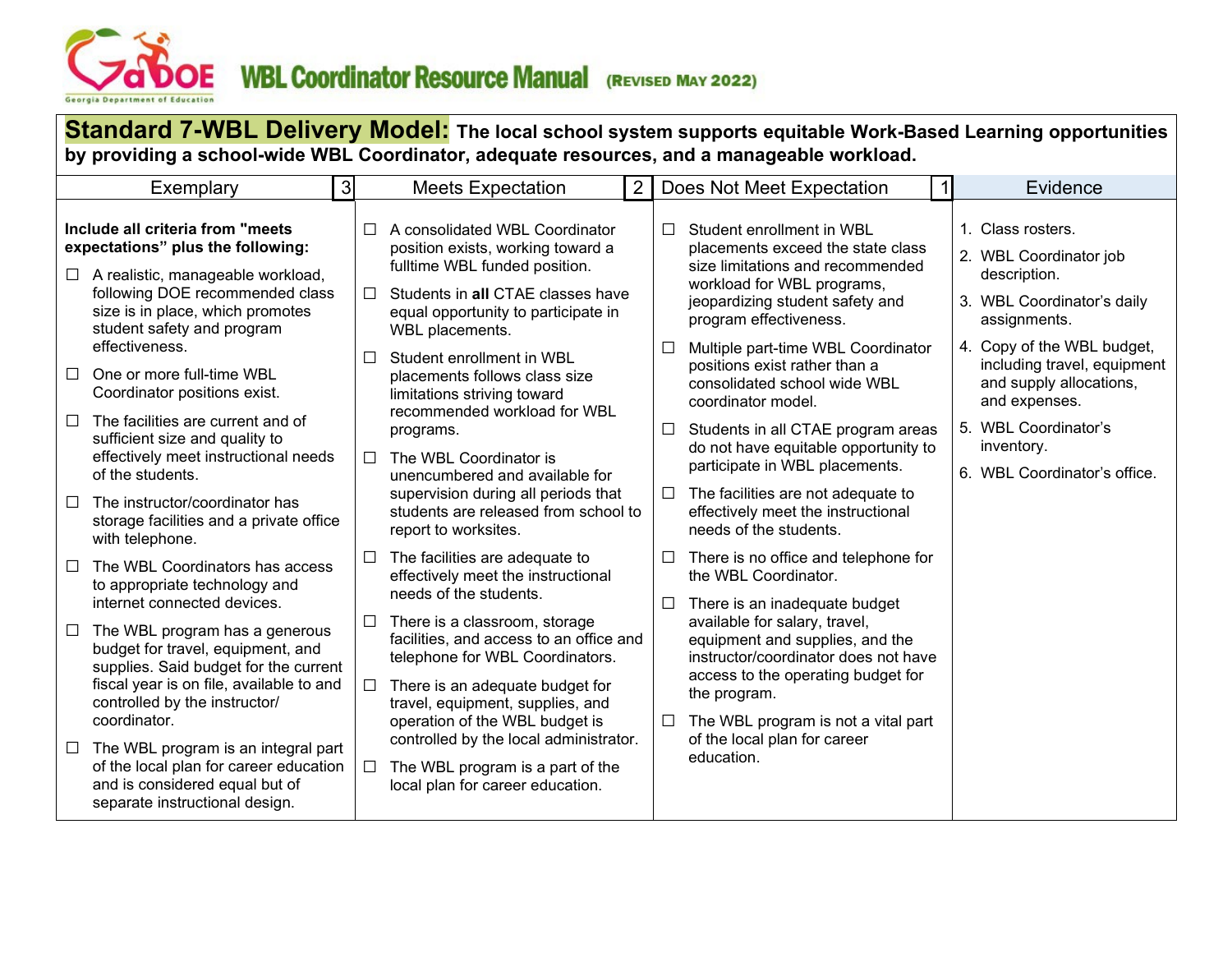<span id="page-8-0"></span>

| Standard 8-Certification and Training for WBL Coordinators: Instructors/coordinators who supervise<br>students on job placements are trained to provide quality programs at the local level. (including virtual)                                                                                                                                                                                                                                                                                                                                                                                                                                                                        |   |                                                                                                                                                                                                                                                                                                                                                                                                                                                                                                                                                                                                                                          |   |                                                                                                                                                                                                                                                                                                                                                                                                                                                                                                                                                                                                                                                                                           |  |                                                                                                                                                                                                                                                                                                                                                                                                    |  |  |  |  |  |
|-----------------------------------------------------------------------------------------------------------------------------------------------------------------------------------------------------------------------------------------------------------------------------------------------------------------------------------------------------------------------------------------------------------------------------------------------------------------------------------------------------------------------------------------------------------------------------------------------------------------------------------------------------------------------------------------|---|------------------------------------------------------------------------------------------------------------------------------------------------------------------------------------------------------------------------------------------------------------------------------------------------------------------------------------------------------------------------------------------------------------------------------------------------------------------------------------------------------------------------------------------------------------------------------------------------------------------------------------------|---|-------------------------------------------------------------------------------------------------------------------------------------------------------------------------------------------------------------------------------------------------------------------------------------------------------------------------------------------------------------------------------------------------------------------------------------------------------------------------------------------------------------------------------------------------------------------------------------------------------------------------------------------------------------------------------------------|--|----------------------------------------------------------------------------------------------------------------------------------------------------------------------------------------------------------------------------------------------------------------------------------------------------------------------------------------------------------------------------------------------------|--|--|--|--|--|
| Exemplary                                                                                                                                                                                                                                                                                                                                                                                                                                                                                                                                                                                                                                                                               | 3 | <b>Meets Expectation</b>                                                                                                                                                                                                                                                                                                                                                                                                                                                                                                                                                                                                                 | 2 | Does Not Meet Expectation                                                                                                                                                                                                                                                                                                                                                                                                                                                                                                                                                                                                                                                                 |  | Evidence                                                                                                                                                                                                                                                                                                                                                                                           |  |  |  |  |  |
| Include all criteria from "meets"<br>expectations" plus the following:<br>$\Box$ WBL Coordinators meet<br>appropriate state requirements for<br>their positions.<br>$\Box$ WBL Coordinators participate in<br>occupational updating in the career<br>focus area of WBL related courses.<br>$\Box$ WBL Coordinators participate in<br>state-sponsored professional<br>learning programs to update<br>professional and occupational<br>knowledge and skills relative to the<br>WBL program.<br>$\Box$ The local administrator has<br>assigned one WBL Coordinator to<br>oversee all aspects of the WBL<br>program.<br>$\Box$ The YAP Coordinator is active in<br>professional activities. |   | $\Box$ WBL Coordinators meet<br>appropriate state requirements for<br>their positions.<br>$\Box$ WBL Coordinators participate in<br>selected business/industry and<br>community organizations and<br>related professional organizations.<br>$\Box$ WBL Coordinators participate in<br>occupational updating and<br>professional learning programs.<br>$\Box$ There is sufficient participation in<br>professional learning opportunities<br>by the WBL Coordinator.<br>Responsibility for coordinating the<br>WBL programs is assigned by the<br>local administration.<br>$\Box$ The YAP Coordinator attends all<br>region YAP meetings. |   | $\Box$ WBL Coordinators do not meet<br>appropriate state requirements for<br>their positions.<br>$\Box$ WBL Coordinators do not participate<br>in business/industry and community<br>organizations.<br>$\Box$ WBL Coordinators are not members<br>of their related professional<br>organizations.<br>$\Box$ There is little occupational updating<br>in career focus areas of WBL<br>programs.<br>$\Box$ There is little participation in<br>professional learning opportunities<br>related to WBL.<br>$\Box$ Responsibility for coordinating WBL<br>programs is not assigned by the<br>local administration.<br>$\Box$ The YAP Coordinator does not<br>regularly attend region meetings. |  | 1. WBL credentials on file.<br>2. Records of WBL Coordinator's<br>participation in business/industry<br>and community organizations.<br>3. Records of membership in<br>professional organizations<br>4. Professional learning plans of<br><b>WBL Coordinator.</b><br>5. Written guidelines outlining<br>responsibilities of WBL<br>Coordinator.<br>Compliance with YAP grant<br>system assurances. |  |  |  |  |  |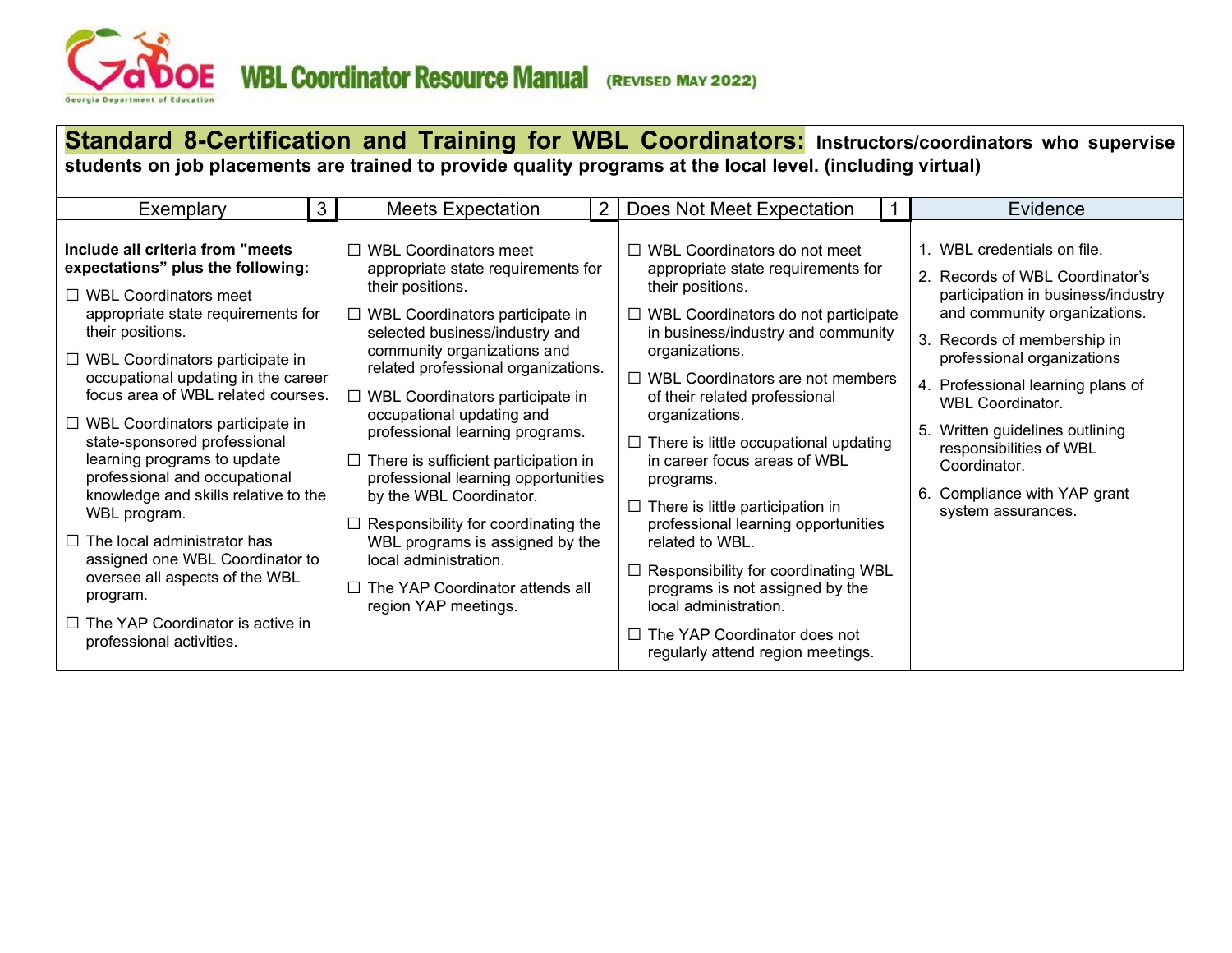<span id="page-9-0"></span>

#### **Standard 9-The WBL Advisory Committee: An active advisory committee assists with the design, development, implementation, administration, and evaluation of the program. (Including virtual)** Exemplary 13 Meets Expectation 2 Does Not Meet Expectation 11 **Include all criteria from "meets expectations" plus the following:**   $\Box$  The advisory committee meets more than twice per year.  $\Box$  The advisory committee assists with regular evaluation of the WBL program, as well as all CTAE programs offered by the system.  $\Box$  Committee members provide assistance with Career Related activities in pathway classes.  $\Box$  Advisory committee minutes provide evidence that the committee meets regularly, and plans are based on appropriate and timely information from demographic studies of employment community, labor market projections, student interests, student placement records, and student enrollment.  $\Box$  There is an active advisory committee composed primarily of individuals in the career focus area, parents/guardians, administrators, counselors, secondary and post-secondary educators, WBL personnel, and business/industry partners.  $\Box$  There is evidence of planning by the advisory committee that is based on several community factors.  $\Box$  The advisory committee meets twice each year.  $\Box$  The advisory committee has a role in the evaluation of the WBL program. WBL Coordinator meets one of the following options:  $\circ$  (1) maintains an independent WBL advisory committee or  $\circ$  (2) attends the program specific CTAE advisory committees for all areas where WBL students are enrolled and ensure that an agenda item is specific to WBL at each meeting.  $\Box$  There is no advisory committee. or the committee is not active or has an inadequate number of members.  $\Box$  The membership of the advisory committee does not represent each membership category as stated in "Meets Expectations."  $\Box$  There is no evidence of planning done by the advisory committee.  $\Box$  The advisory committee does not meet at least twice yearly.  $\Box$  The advisory committee has no role in evaluation of the WBL Program. 1. List of advisory committee members with their area of expertise and background applicable to WBL. 2. Advisory committee minutes from the last two years. 3. Documentation of Career Related activities that the advisory committee has assisted in creating/developing. 4. Evidence of advisory committee participation in regular evaluation of the WBL Program.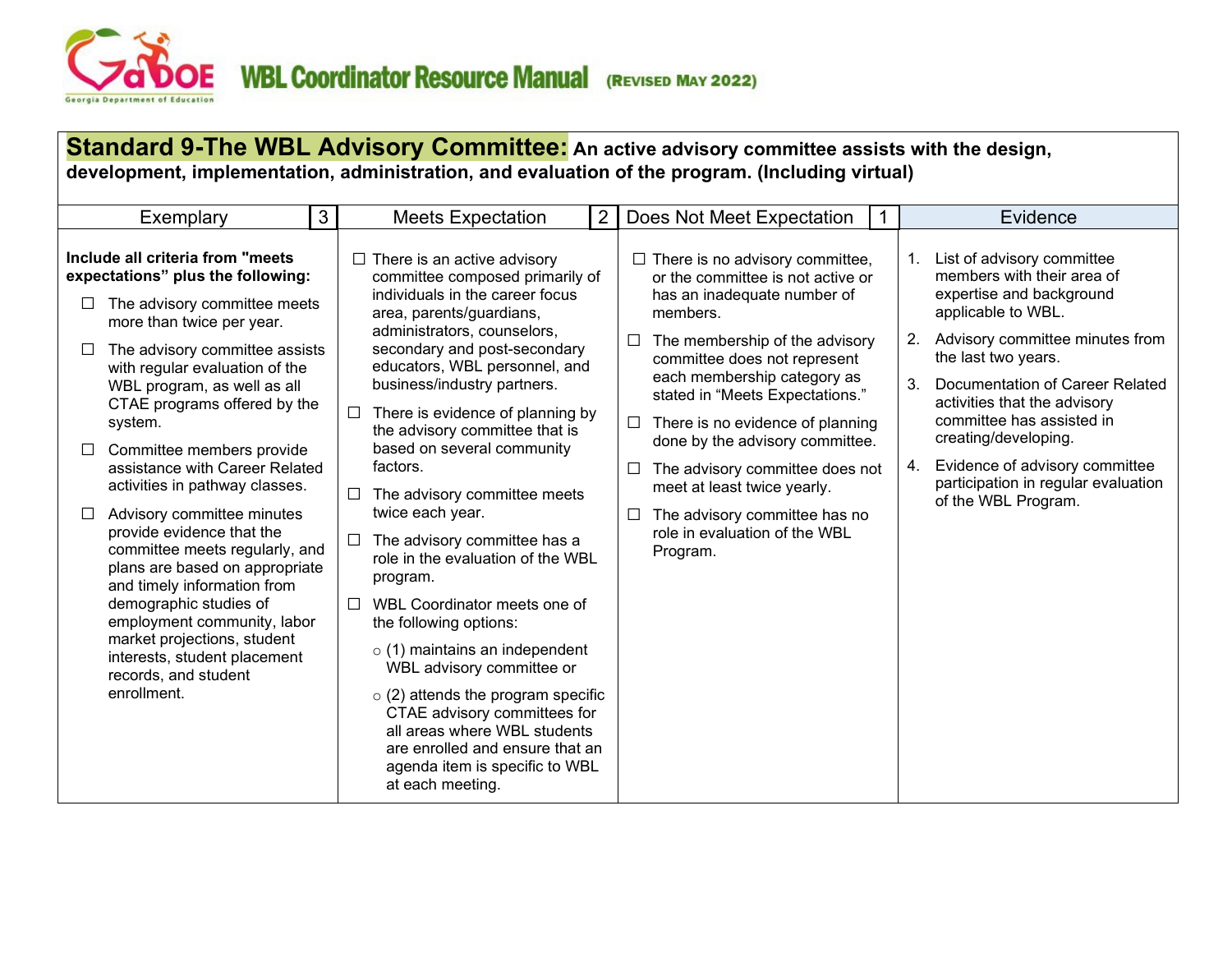<span id="page-10-0"></span>

# **Standard 10-Teaching Employability Skills: A plan exists and is implemented to teach employability skills prior to the WBL placement.**

| 3                                                                                                                                                                                                                                                                                                                                                                                                                                                                                                                                                                                                                                                                                                                                                                                                                         | $\overline{2}$                                                                                                                                                                                                                                                                                                                                                                                                                                                                                                                                                                                                                                                                                                                                                                                                                                                                                                                                                                                                                       | Does Not Meet Expectation                                                                                                                                                                                                                                                                                                                                                                                                                                                                                                                                                                                                                                                                                                                                                                                                                                           | Evidence                                                                                                                                                                                                                                                                                                                                                                                                                                                                                               |
|---------------------------------------------------------------------------------------------------------------------------------------------------------------------------------------------------------------------------------------------------------------------------------------------------------------------------------------------------------------------------------------------------------------------------------------------------------------------------------------------------------------------------------------------------------------------------------------------------------------------------------------------------------------------------------------------------------------------------------------------------------------------------------------------------------------------------|--------------------------------------------------------------------------------------------------------------------------------------------------------------------------------------------------------------------------------------------------------------------------------------------------------------------------------------------------------------------------------------------------------------------------------------------------------------------------------------------------------------------------------------------------------------------------------------------------------------------------------------------------------------------------------------------------------------------------------------------------------------------------------------------------------------------------------------------------------------------------------------------------------------------------------------------------------------------------------------------------------------------------------------|---------------------------------------------------------------------------------------------------------------------------------------------------------------------------------------------------------------------------------------------------------------------------------------------------------------------------------------------------------------------------------------------------------------------------------------------------------------------------------------------------------------------------------------------------------------------------------------------------------------------------------------------------------------------------------------------------------------------------------------------------------------------------------------------------------------------------------------------------------------------|--------------------------------------------------------------------------------------------------------------------------------------------------------------------------------------------------------------------------------------------------------------------------------------------------------------------------------------------------------------------------------------------------------------------------------------------------------------------------------------------------------|
| Exemplary                                                                                                                                                                                                                                                                                                                                                                                                                                                                                                                                                                                                                                                                                                                                                                                                                 | <b>Meets Expectation</b>                                                                                                                                                                                                                                                                                                                                                                                                                                                                                                                                                                                                                                                                                                                                                                                                                                                                                                                                                                                                             | $\mathbf{1}$                                                                                                                                                                                                                                                                                                                                                                                                                                                                                                                                                                                                                                                                                                                                                                                                                                                        |                                                                                                                                                                                                                                                                                                                                                                                                                                                                                                        |
| Include all criteria from<br>"meets expectations" plus<br>the following:<br>Student achievement on<br>$\Box$<br>employability skill<br>competencies is used as a<br>factor for acceptance into<br>the WBL program.<br>$\Box$<br>Software resources are<br>available in the school and<br>a plan exists to ensure all<br>students utilize the<br>software.<br>School leadership uses<br>$\Box$<br>strategies to ensure that<br>employability skills are<br>included in teacher lesson<br>plans.<br>WBL student assessments<br>$\Box$<br>conducted by employers<br>are analyzed to reveal<br>patterns for needed<br>improvement in teaching<br>employability skills across<br>the CTAE curriculum.<br>$\Box$<br>The full-time WBL<br>Coordinator spends more<br>than 30% of their time<br>teaching employability<br>skills. | The school wide WBL Coordinator<br>$\perp$<br>plans lessons and schedules<br>presentations in pathway<br>classrooms to teach employability<br>skills.<br>Most CTAE instructors include<br>$\perp$<br>activities related to employability<br>skills in their lesson plans.<br>A variety of instructional methods<br>are used.<br>$\Box$ Software and resources for teaching<br>employability skills are available<br>and used by most CTAE instructors.<br>All WBL students are required to<br>document applications of<br>employability skills in their<br>portfolios.<br>Collaboration between the WBL<br>$\Box$<br>Coordinator and pathway instructors<br>is evident.<br>The WBL Coordinator monitors<br>employability skill instruction in<br>related pathway classes and assists<br>where appropriate.<br>Student assessments conducted by<br>$\Box$<br>employers reveal student<br>employability skills at an adequate<br>level.<br>The full-time WBL Coordinator<br>spends 30% of their time teaching<br>employability skills. | The school wide WBL Coordinator<br>П<br>does not go into classrooms and<br>present lessons on employability<br>skills.<br>Instructors of pathway subjects do<br>П<br>not include employability skills<br>training in written lesson plans<br>Little variety of instructional<br>$\Box$<br>methods is used.<br>Software and resources for teaching<br>П<br>employability skills are not available<br>to students.<br>Student portfolios are NOT used to<br>$\Box$<br>document applications of<br>employability skills.<br>The WBL Coordinator and<br>П<br>instructors of pathway subjects do<br>not work collaboratively to<br>orchestrate teaching of job skills.<br>Little attention is paid to WBL<br>□<br>student assessments conducted by<br>employers.<br>There is a weak connection<br>$\Box$<br>between classroom instruction and<br>on-the-job instruction. | 1. Employability skills are taught by the<br>WBL Coordinator in the pathway<br>classes. *<br>2. Written daily lesson plans.<br>3. Evidence of a variety of instructional<br>methods used.<br>4. Software, media and resources are<br>used for teaching employability skills.<br>5. Student portfolios.<br>6. Working relationship between the<br>WBL Coordinator and instructors of<br>related pathway subjects.<br>7. Employability skills assessments<br>conducted by employers for WBL<br>students. |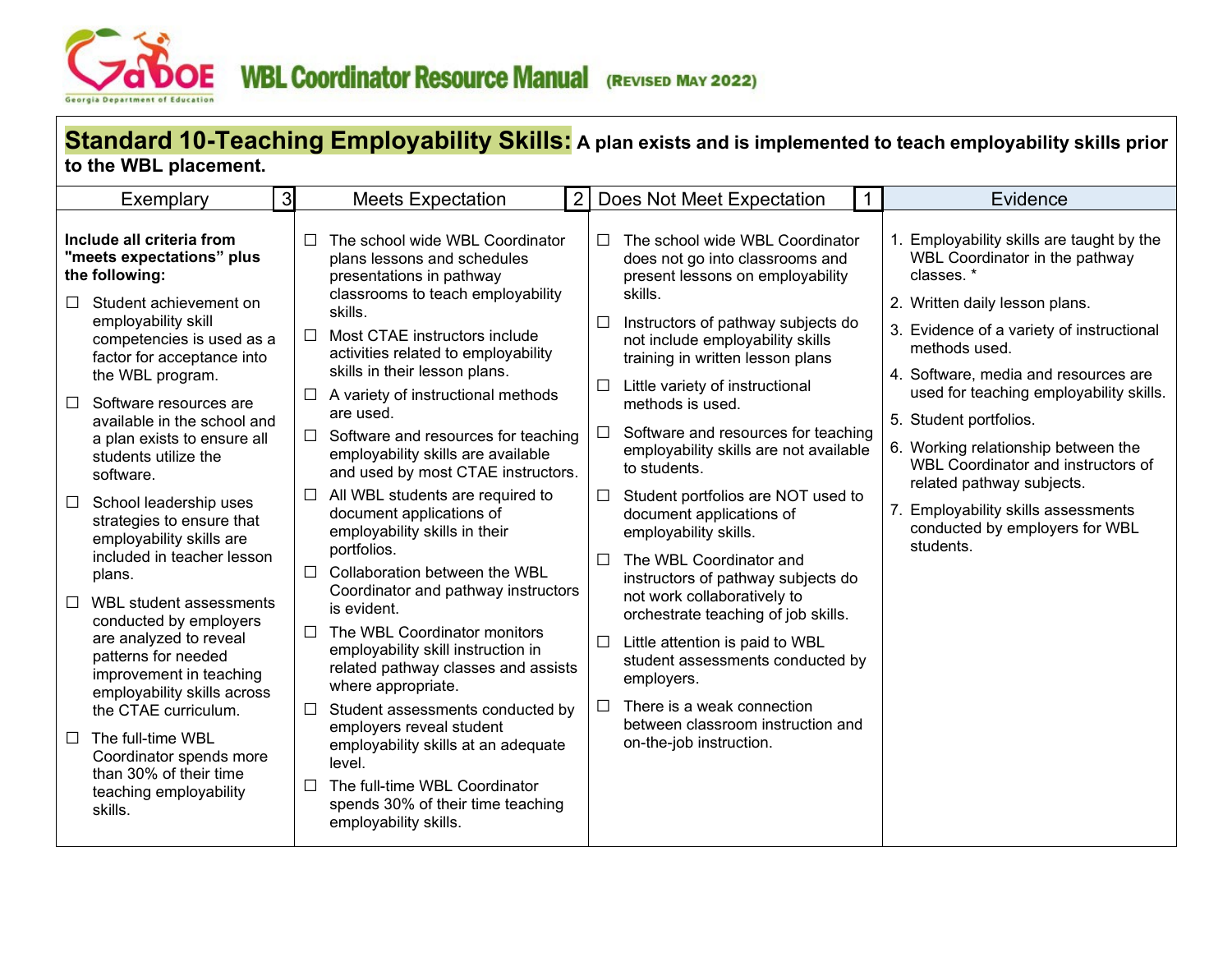<span id="page-11-0"></span>

**Standard 11-Individual Graduation Plans and Pathways for WBL Students: Students involved in Work-Based Learning have a comprehensive individual graduation plan on file that integrates academic, college and career ready pathway courses.**

| Exemplary                                                                                                                                       | $\mathbf{3}$ |                  | <b>Meets Expectation</b>                                                                                                                                                                                        | 2 |        | Does Not Meet Expectation                                                                                                                                                          | Evidence                                                                                                                                                                                                |
|-------------------------------------------------------------------------------------------------------------------------------------------------|--------------|------------------|-----------------------------------------------------------------------------------------------------------------------------------------------------------------------------------------------------------------|---|--------|------------------------------------------------------------------------------------------------------------------------------------------------------------------------------------|---------------------------------------------------------------------------------------------------------------------------------------------------------------------------------------------------------|
| Include all criteria from<br>"meets expectations" plus<br>the following:<br>Students are placed in<br>appropriate work sites                    |              | $\Box$<br>$\Box$ | Each student has a written<br>Individual Graduation Plan<br>pertaining to their career focus.<br>The plan includes a sequence of<br>both academic and occupational                                              |   | $\Box$ | Students do not have individual<br>graduation plans.<br>The Individual Graduation Plan is<br>not complete or based on the<br>knowledge, skills, and abilities                      | Written copy of each student's individual<br>graduation plan.<br>2. Lists of employers and other individuals or<br>groups of individuals that have skills in<br>and substantial knowledge of the career |
| which are approved by<br>the WBL Coordinator.<br>Evidence exists that<br>employers are aware of<br>the student's Individual<br>Graduation Plan. |              | П<br>$\Box$      | experiences.<br>There is evidence that other<br>individuals or groups of<br>individuals had input into the<br>Individual Graduation Plan.<br>The plan includes up-to-date                                       |   | $\Box$ | required for attainment of<br>academic and career/technical<br>skill proficiencies.<br>The Individual Graduation Plan<br>was developed without<br>collaboration from stakeholders. | focus area.<br>3. List of skills and aptitudes necessary for<br>competencies required for the career<br>focus area.<br>4. Records of placement of students in<br>relation to their career goals.        |
| The school counselor is<br>П<br>involved in the student's<br>transcript review.                                                                 |              |                  | knowledge, skills, and aptitudes<br>needed for the career focus area.<br>The WBL Coordinator reviews the                                                                                                        |   | $\Box$ | The work sites approved by the<br><b>WBL Coordinator are not</b><br>appropriate to the career plan of                                                                              | Interview with guidance personnel.<br>5.<br>6. CTSO rosters.                                                                                                                                            |
| П<br>Evidence exists that a<br>multitude of resources<br>were involved in the<br>development of<br>graduation plans.                            | $\mathsf{L}$ |                  | student's transcript to make sure<br>the program of study aligns with<br>academic and career/technical<br>courses, in order that the<br>Individual Graduation Plan and<br>work site placement are<br>congruent. |   |        | the student.                                                                                                                                                                       | 7 <sub>1</sub><br>Utilization of computer assisted<br>occupational guidance websites, in-field<br>specialists, teachers, counselors, and<br>administrators.                                             |
|                                                                                                                                                 |              |                  | The WBL students are active<br>members of the relevant CTSO.                                                                                                                                                    |   |        |                                                                                                                                                                                    |                                                                                                                                                                                                         |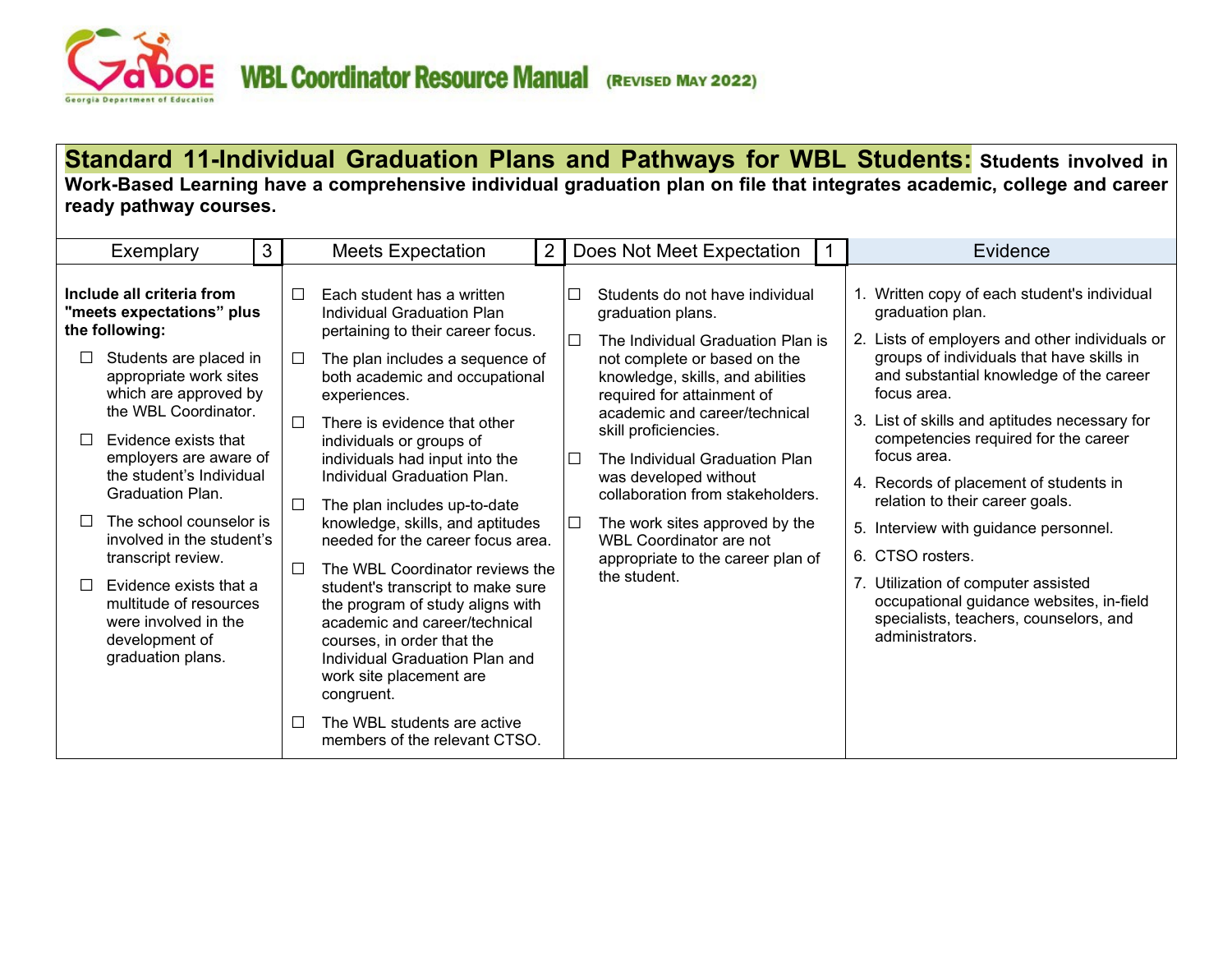

#### **Standard 12-Building Business Partnerships and Creating Worksite Placements: Community resources are analyzed and partnerships are formed to create Work-Based Learning placement options.** Exemplary 13 Meets Expectation 2 Does Not Meet Expectation 11 **Include all criteria from "meets expectations" plus the following:**   $\Box$  Most student placements are created by the WBL Coordinator  $\Box$  The majority of WBL students are categorized as YAP. Students are educated on the workforce needs of the community.  $\Box$  All school system personnel, such as teachers, guidance counselors, and support staff provide information to help in the full development of the WBL student.  $\Box$  Most students are in high skill, high wage, high demand jobs  $\Box$  Community resources such as the Chamber of Commerce, local government agencies, Civic groups, are utilized.  $\Box$  Job placement opportunities are created by the WBL Coordinator.  $\Box$  Well-defined application and placement policies exist.  $\Box$  Businesses where the employer understands their role as a trainer and extension of the school lab environment are selected for WBL sites. Selected businesses understand their role as mentor  $\Box$  The employers involved with the WBL program are a representative cross-section of the available businesses in the community. Variety of business partnerships are established  $\Box$  Potential WBL sites are visited by the WBL Coordinator  $\Box$  Very little is done to ensure the use of the local community as a resource.  $\Box$  No formal interaction takes place to ensure that potential work sites in the community are used for job training as well as educational resources for students.  $\Box$  Most students in the WBL program have obtained their own job.  $\Box$  Many students are working in fast food service or other low wage, low skill jobs.  $\Box$  The WBL Coordinator visits very few prospective employers during the year to create new placement opportunities. 1. Lists of community resources are available. 2. Records of prospective employer contacts by the WBL Coordinator. 3. An up-to-date occupational file of potential employers. 4. Georgia Department of Labor data is available. 5. Number of students placed by WBL Coordinator 6. Students who obtained their own job. 7. Number of jobs that meet the highskill, high-wage, high-demand requirement of Perkins Legislation. 8. Number of students whose job and pathway correlate.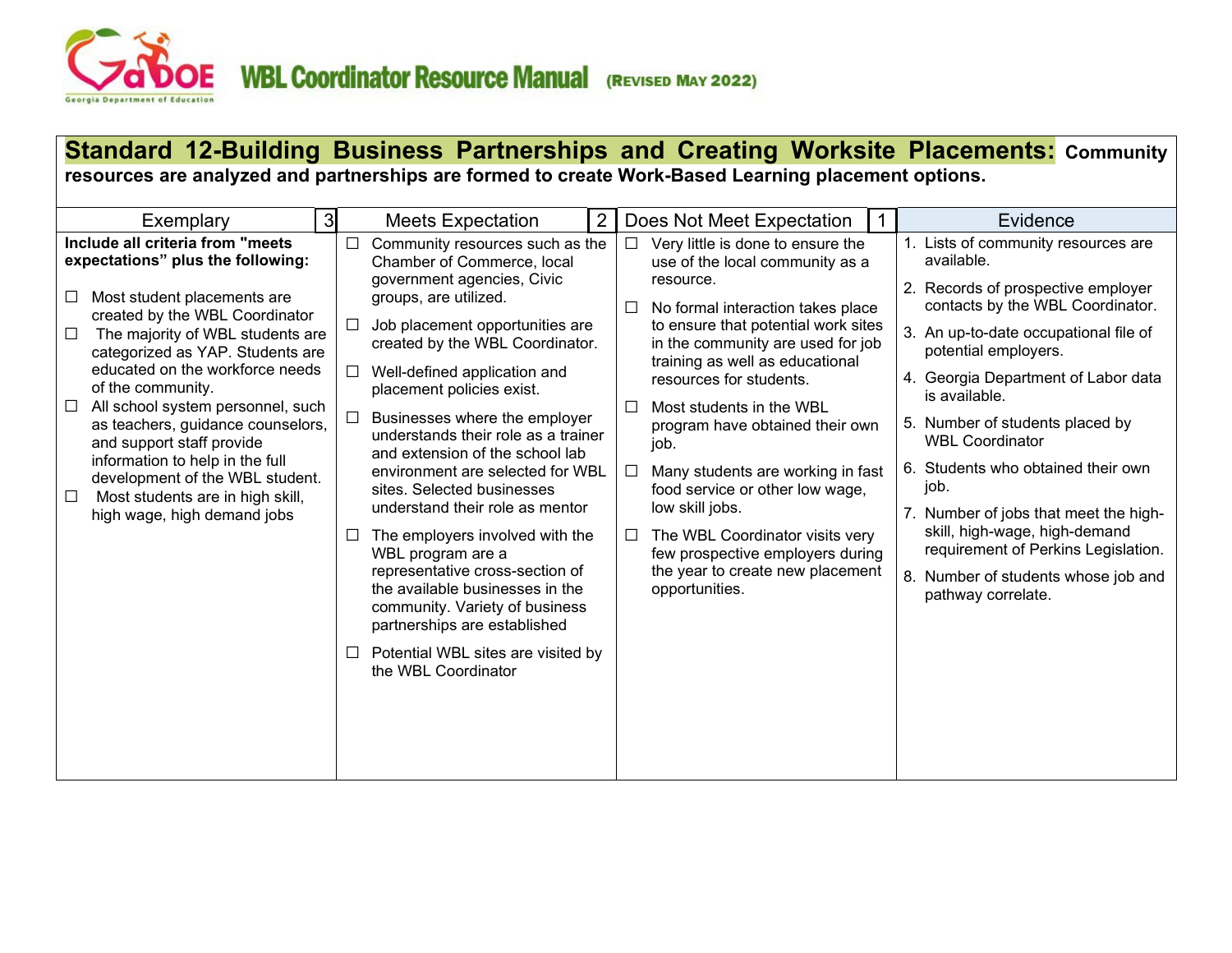<span id="page-13-0"></span>

**Standard 13-Recruitment, Student Application, and Admission Procedures: Clearly defined admission policies and procedures for recruiting, identifying, and enrolling students into the Work-Based Learning Program are established and implemented. A comprehensive orientation is provided to the Work-Based Learning students and parents/guardians prior to enrollment. (Including virtual)**

| Exemplary                                                                                                                                                                                                                                                                                                                                                 | 3 <sup>1</sup> | <b>Meets Expectation</b>                                                                                                                                                                                                                                                                                                                                                                                                                                | $\overline{2}$ | Does Not Meet Expectation                                                                                                                                                                                                                                                                                                                                                                                                                   |  | Evidence                                                                                                                                                                                                                                                                                                                                                                                                                                           |
|-----------------------------------------------------------------------------------------------------------------------------------------------------------------------------------------------------------------------------------------------------------------------------------------------------------------------------------------------------------|----------------|---------------------------------------------------------------------------------------------------------------------------------------------------------------------------------------------------------------------------------------------------------------------------------------------------------------------------------------------------------------------------------------------------------------------------------------------------------|----------------|---------------------------------------------------------------------------------------------------------------------------------------------------------------------------------------------------------------------------------------------------------------------------------------------------------------------------------------------------------------------------------------------------------------------------------------------|--|----------------------------------------------------------------------------------------------------------------------------------------------------------------------------------------------------------------------------------------------------------------------------------------------------------------------------------------------------------------------------------------------------------------------------------------------------|
| Include all criteria from<br>"meets expectations" plus                                                                                                                                                                                                                                                                                                    |                | $\Box$ An application process exists and<br>is followed.                                                                                                                                                                                                                                                                                                                                                                                                |                | $\Box$ The admission process begins<br>each semester.                                                                                                                                                                                                                                                                                                                                                                                       |  | 1. Outline of the process for admission into<br>the WBL Program.                                                                                                                                                                                                                                                                                                                                                                                   |
| the following:<br>$\Box$ Guidance counselors<br>work cooperatively with<br><b>WBL Coordinators and</b><br>students to ensure<br>flexible scheduling for<br>students.<br>$\Box$ The selection of students<br>is based on grades,<br>attendance, discipline,<br>teacher<br>recommendations, and<br>other criteria as<br>established by the local<br>system. |                | Written documentation of selection<br>criteria is on file.<br>Students have completed or are<br>enrolled in pre-requisite courses<br>before entry into the program.<br>Students are aware of how to meet<br>the requirements of the program<br>before applying.<br>$\Box$ There is a written policy outlining<br>the minimum criteria for selection<br>and admission into the WBL<br>Program.<br>Prior to enrollment, interested<br>students, and their |                | $\Box$ No documentation of selection<br>criteria on file.<br>$\Box$ Students have not completed pre-<br>requisite courses before entering<br>into the program.<br>$\Box$ Student awareness of program<br>requirements is low or non-<br>existent.<br>$\Box$ There is no written policy outlining<br>the minimum criteria for selection<br>and admission into the WBL<br>program.<br>$\Box$ No orientation is given for the<br>WBL students. |  | 2. List of the selection committee members.<br>3. Documentation of completion of all pre-<br>requisites on the application of each<br>student.<br>4. Written policy for admission into the WBL<br>Program.<br>5. WBL student schedules.<br>6. Copy of agenda for the orientation for WBL<br>students.<br>7. Copy of materials handed out at the<br>orientation.<br>8. Copy of sign-in sheets for students and<br>parents/guardians at orientation. |
| $\Box$ The WBL Coordinator<br>personally interviews<br>each student prior to<br>admission into the WBL<br>Program.                                                                                                                                                                                                                                        |                | parent/guardians are required to<br>attend an orientation that presents<br>a comprehensive overview of the<br>school's WBL Program.<br>Counselors are aware of the<br>application process and admission<br>procedures for the WBL Program.                                                                                                                                                                                                              |                | Students are enrolled into the<br>program without being selected<br>by the WBL Coordinator.                                                                                                                                                                                                                                                                                                                                                 |  |                                                                                                                                                                                                                                                                                                                                                                                                                                                    |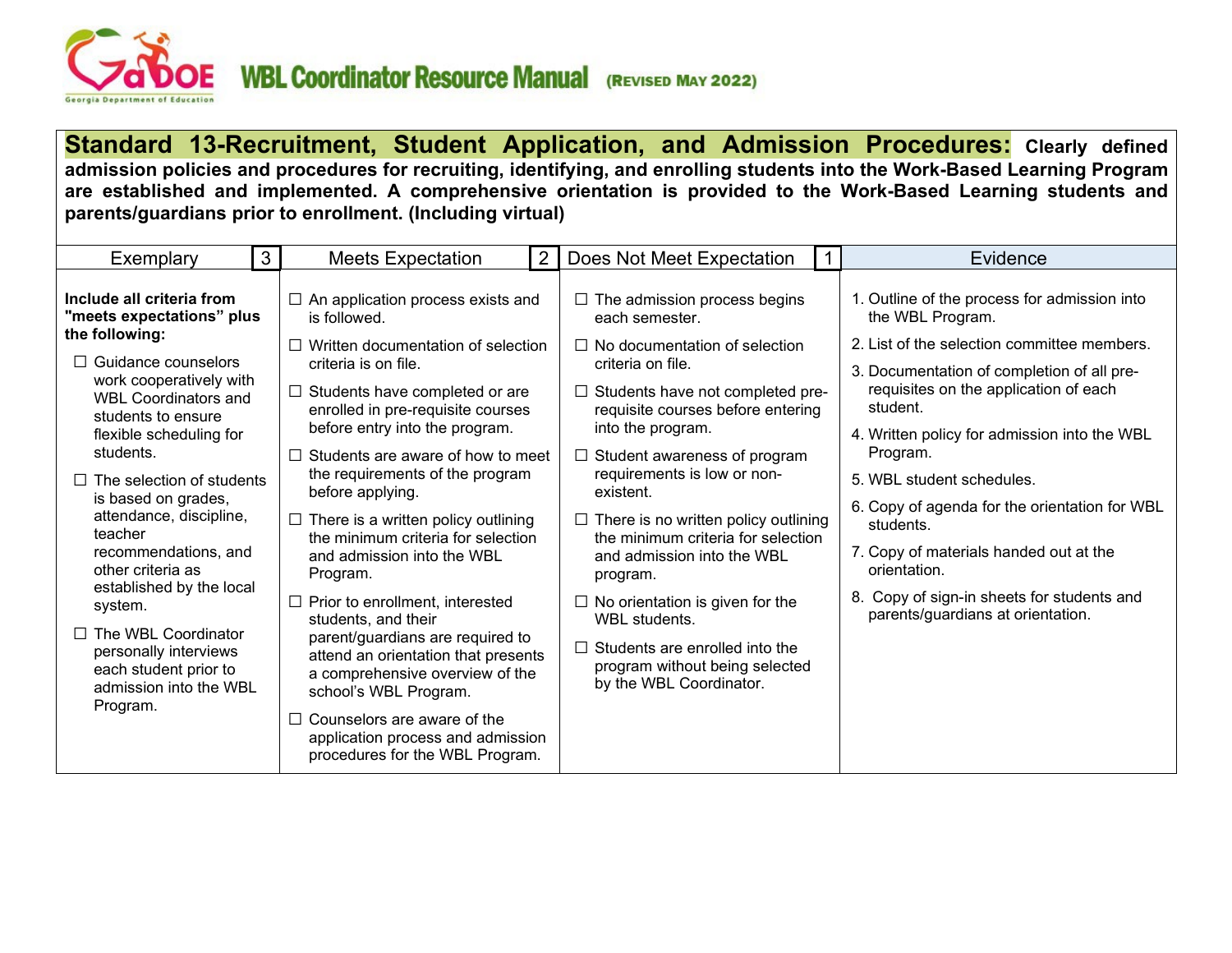<span id="page-14-0"></span>

**Standard 14-Student Mentors: Work-Based Learning sites, that provide occupational growth opportunities consistent with students' occupational interests, and learning objectives, are selected, and mentors at the site are trained by the Work-Based Learning Coordinator. Integrated instruction is provided to the Work-Based Learning student at the work site. (Including virtual)**

| Exemplary                                                                                                                                                                                                                                                                                                                                                                                                                                                                                                                                                                               | ЗI                                                            | <b>Meets Expectation</b>                                                                                                                                                                                                                                                                                                                                                                                                                                                                                                                                                                                                                                                                                                                              | 2 Does Not Meet Expectation                                                                                                                                                                                                                                                                                                                                                                                                                                                                                                                                                                                                                     | Evidence                                                                                                                                                                                                                                                                                                                                                                                                                                                                                                                                                                                    |
|-----------------------------------------------------------------------------------------------------------------------------------------------------------------------------------------------------------------------------------------------------------------------------------------------------------------------------------------------------------------------------------------------------------------------------------------------------------------------------------------------------------------------------------------------------------------------------------------|---------------------------------------------------------------|-------------------------------------------------------------------------------------------------------------------------------------------------------------------------------------------------------------------------------------------------------------------------------------------------------------------------------------------------------------------------------------------------------------------------------------------------------------------------------------------------------------------------------------------------------------------------------------------------------------------------------------------------------------------------------------------------------------------------------------------------------|-------------------------------------------------------------------------------------------------------------------------------------------------------------------------------------------------------------------------------------------------------------------------------------------------------------------------------------------------------------------------------------------------------------------------------------------------------------------------------------------------------------------------------------------------------------------------------------------------------------------------------------------------|---------------------------------------------------------------------------------------------------------------------------------------------------------------------------------------------------------------------------------------------------------------------------------------------------------------------------------------------------------------------------------------------------------------------------------------------------------------------------------------------------------------------------------------------------------------------------------------------|
| Include all criteria from "meets<br>expectations" plus the following:<br>The WBL Coordinator has the<br>П<br>primary responsibility of locating<br>prospective WBL work sites and<br>placing students with the<br>employer.<br>The WBL Coordinator utilizes the<br>$\Box$<br>local Chamber of Commerce or<br>business/industry council to keep<br>informed about new and potential<br>work sites.<br>The WBL Coordinator confers<br>П<br>with employers before a<br>commitment is made as a work<br>site.<br>Instruction for the student is<br>$\Box$<br>provided at the WBL work site. | П<br>$\Box$<br>$\Box$<br>П<br>$\Box$<br>$\Box$<br>E<br>$\Box$ | Potential WBL work sites are<br>carefully evaluated to determine if<br>they meet the specific criteria<br>established by the program before<br>placement is made.<br><b>WBL Coordinator locates</b><br>prospective WBL work sites.<br>The business community is used<br>by the WBL Coordinator to find<br>appropriate work sites.<br>The WBL Coordinator maintains a<br>database of current and potential<br>work sites.<br>The WBL Coordinator or the<br>student arranges the interview.<br>The WBL work site provides<br>instruction that pertains to the<br>needs of the student.<br>The WBL work site offers some<br>opportunities beyond the<br>immediate job of the student.<br>The WBL Coordinator provides<br>training for work site mentors. | $\Box$ Little evaluation of work sites is<br>done to determine if they meet the<br>specific criteria of the program.<br>$\Box$ Students find their own jobs.<br>The WBL Coordinator does not<br>use the local Chamber of<br>Commerce or business/industry<br>council to keep informed of<br>potential job sites.<br>$\Box$ The students must arrange their<br>own interviews.<br>$\Box$ The WBL Coordinator has little<br>interaction with the work site.<br>$\Box$ No formal instruction other than the<br>immediate job is provided to the<br>students at the WBL work sites.<br>$\Box$ No formal training provided for<br>work site mentors. | 1. Records of regular and ongoing<br>evaluation of work sites.<br>2. Evidence of WBL Coordinators'<br>responsibility of locating<br>prospective WBL work sites.<br>3. Records of meetings or contacts<br>with local Chamber of Commerce<br>or business/industry council.<br>4. Database of potential WBL work<br>sites.<br>5. Records of employer/mentor/WBL<br>Coordinator conferences.<br>6. Copies of training materials used<br>by the WBL work site.<br>7. Student training plans with<br>identified skills taught at the work<br>site.<br>8. Samples of mentor training<br>materials. |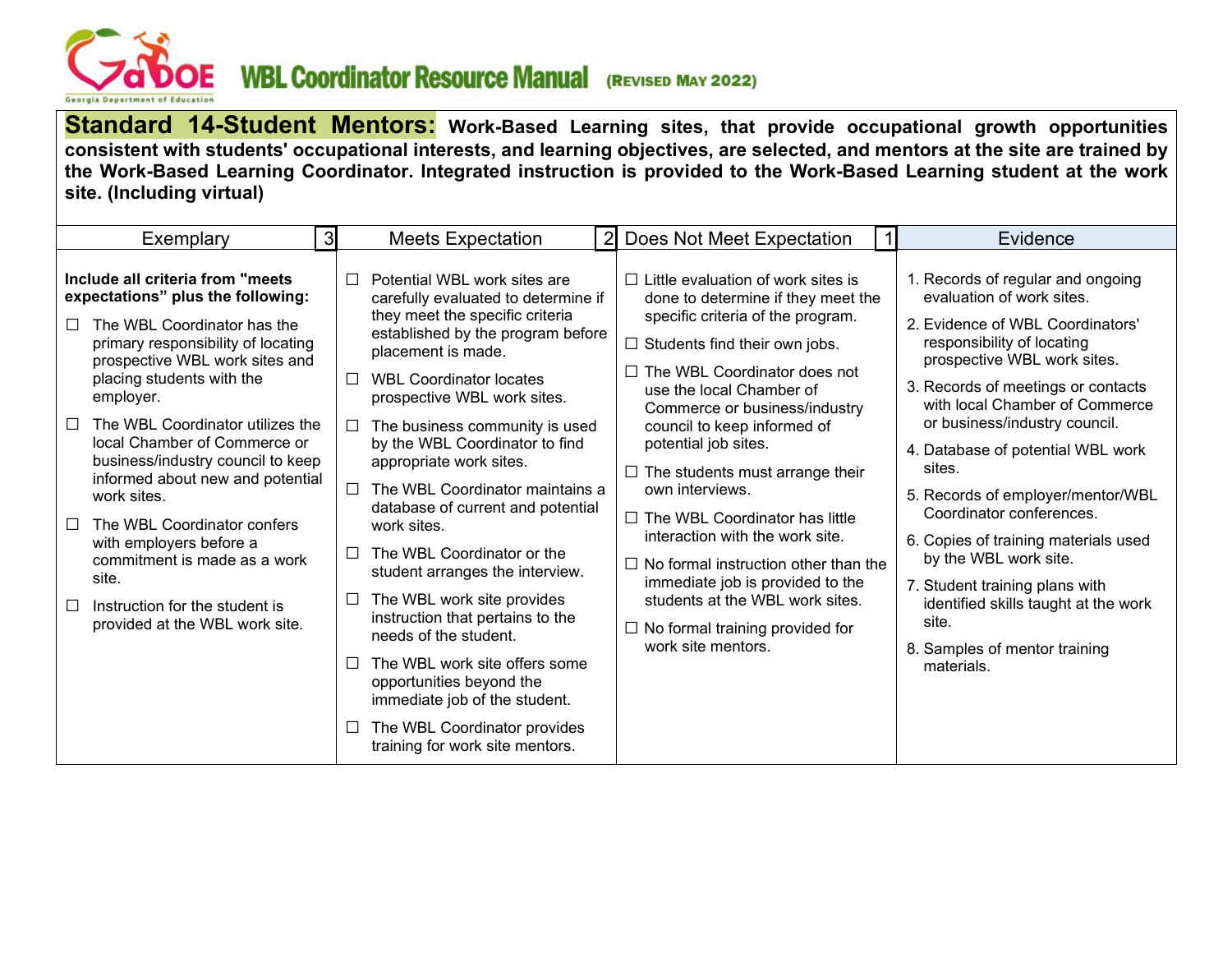<span id="page-15-0"></span>

## **Standard 15-Policy, Legal and Labor Issues: Work-Based Learning sites are in compliance with federal/state labor laws and local policies.**

| Exemplary                                                                                                                                                                                                                                                                                                                                                        | $\mathbf{3}$ | <b>Meets Expectation</b>                                                                                                                                                                                                                                                                                                                                                                                                                                                                                                                                                                                                                                                                   | Does Not Meet Expectation                                                                                                                                                                                                                                                                                                   | Evidence                                                                                                                                                                                                                                                                                                                                                                |
|------------------------------------------------------------------------------------------------------------------------------------------------------------------------------------------------------------------------------------------------------------------------------------------------------------------------------------------------------------------|--------------|--------------------------------------------------------------------------------------------------------------------------------------------------------------------------------------------------------------------------------------------------------------------------------------------------------------------------------------------------------------------------------------------------------------------------------------------------------------------------------------------------------------------------------------------------------------------------------------------------------------------------------------------------------------------------------------------|-----------------------------------------------------------------------------------------------------------------------------------------------------------------------------------------------------------------------------------------------------------------------------------------------------------------------------|-------------------------------------------------------------------------------------------------------------------------------------------------------------------------------------------------------------------------------------------------------------------------------------------------------------------------------------------------------------------------|
| Include all criteria from<br>'meets expectations" plus<br>the following:<br>The WBL Coordinator<br>$\Box$<br>makes presentations to all<br>stakeholders concerning<br>labor laws, rules, and<br>regulations<br>Speakers from business<br>and industry are<br>scheduled to speak to<br>CTAE classes and WBL<br>students concerning labor<br>laws and regulations. |              | $\Box$ The WBL Coordinator makes sure<br>that copies of federal and state<br>laws, rules, regulations, and<br>information pamphlets concerning<br>employment and safety training<br>made available to students and<br>employers.<br>$\Box$ The WBL Coordinator makes<br>certain the work site is safe, and<br>employers are in compliance with<br>regulations.<br>$\Box$ The WBL Coordinator discusses<br>safety issues with employers.<br>$\Box$ Students are never placed at<br>unsafe job sites.<br>$\Box$ Students' work hours are in<br>compliance with labor laws.<br>$\Box$ The WBL Coordinator monitors<br>the worksite for safety and<br>compliance with laws and<br>regulations. | The WBL Coordinator is not<br>$\Box$<br>aware of all the local, state, and<br>federal labor regulations.<br>The WBL Coordinator does not<br>$\Box$<br>discuss safety issues with<br>students or employers.<br>Students are placed at unsafe job<br>sites.<br>Students' work hours are not in<br>compliance with labor laws. | Student time sheets.<br>$\mathbf{1}$ .<br>Student job placements.<br>2.<br>3.<br>Copies of federal and state laws, rules,<br>regulations, and information pamphlets<br>concerning employment and safety made<br>available to students and employers.<br>Copies of WBL Coordinator and CTAE<br>4.<br>instructor's lesson plans covering safety<br>issues and labor laws. |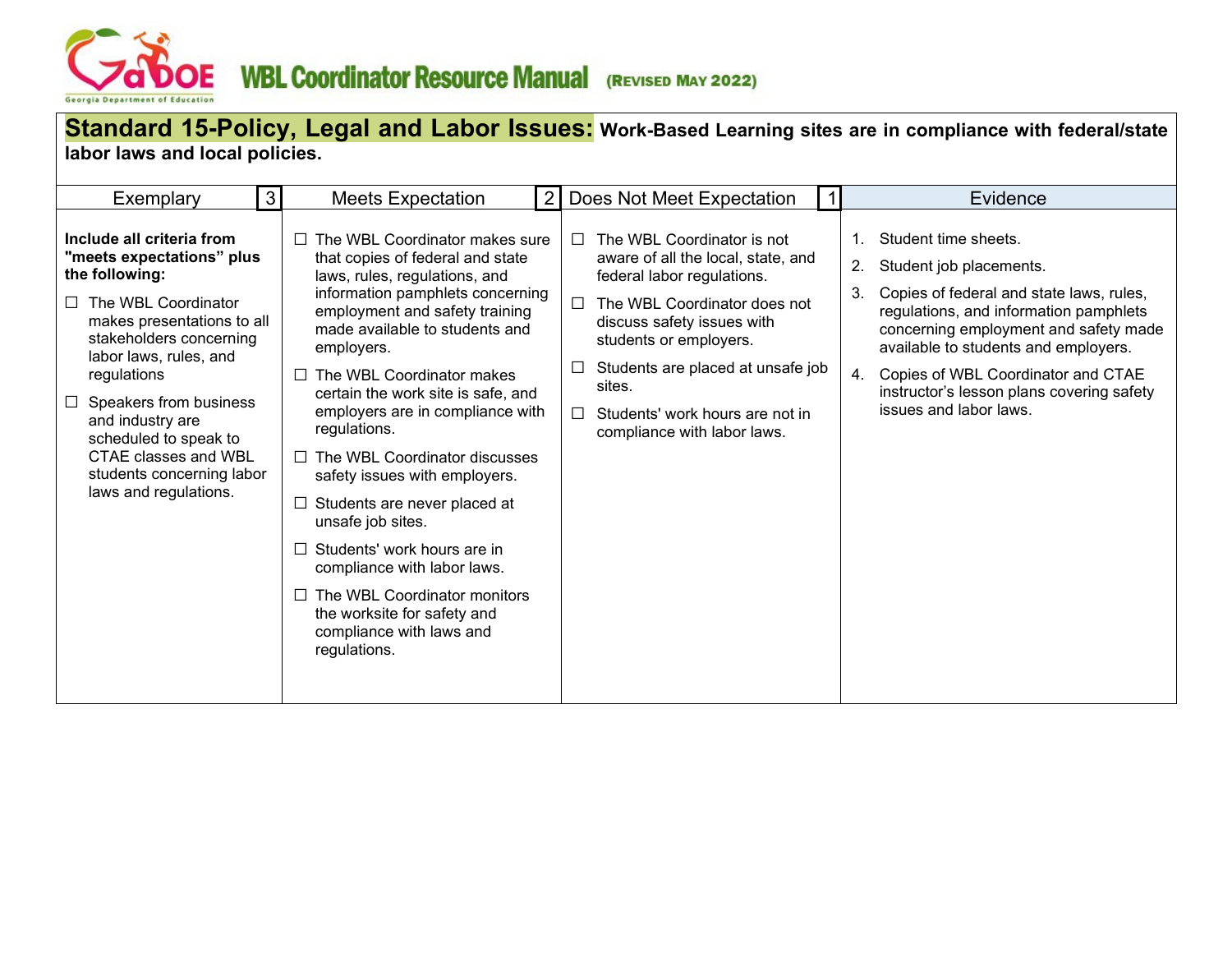<span id="page-16-0"></span>

| all required signatures on file for each WBL student.                                                                                                                                                                                                                                 |                                                                                                                                                                                                                                                                                                                                                                                                                                                              | Standard 16-Training Agreement: The WBL Coordinator has an individual Educational Training Agreement with                                                                                                                                                                                                                                                                                                 |                                                                                                                                                                                                                                                                       |
|---------------------------------------------------------------------------------------------------------------------------------------------------------------------------------------------------------------------------------------------------------------------------------------|--------------------------------------------------------------------------------------------------------------------------------------------------------------------------------------------------------------------------------------------------------------------------------------------------------------------------------------------------------------------------------------------------------------------------------------------------------------|-----------------------------------------------------------------------------------------------------------------------------------------------------------------------------------------------------------------------------------------------------------------------------------------------------------------------------------------------------------------------------------------------------------|-----------------------------------------------------------------------------------------------------------------------------------------------------------------------------------------------------------------------------------------------------------------------|
| $\mathbf{3}$<br>Exemplary<br>Include all criteria from "meets<br>expectations" plus the following:<br>The following is also included in<br>$\Box$<br>each educational training<br>agreement:<br>√ Career goal of student<br>√ A plan for transition into post-<br>secondary education | <b>Meets Expectation</b><br>2<br>The training agreement form has<br>$\Box$<br>been reviewed and accepted by<br>the school administration.<br>A signed educational training<br>□<br>agreement is on file for each<br>student outlining responsibilities<br>of each party.<br>A copy of the training agreement<br>$\Box$<br>is on file with the employer.<br>The following is included in each<br>⊔                                                            | Does Not Meet Expectation   1<br>Educational training agreements<br>are incomplete for students in<br>the WBL program.<br>The Educational Training<br>$\Box$<br>agreements are unsigned and/or<br>do not include the outlined<br>responsibilities of each party.<br>The Educational Training<br>$\Box$<br>Agreement does not include the<br>necessary elements for the<br>student to be successful in the | Evidence<br>1. WBL Coordinator files.<br>2. Copies of all WBL students'<br>training agreements signed by the<br>student, parent(s)/ guardian(s), the<br><b>WBL Coordinator and the</b><br>employer.<br>3. The training agreement form<br>adopted by the local system. |
|                                                                                                                                                                                                                                                                                       | educational training agreement:<br>$\sqrt{\phantom{a}}$ Purpose of training agreement<br>Duration of training period<br>Minimum and maximum number of<br>hours to work<br>Academic credit to be earned<br>Employer responsibilities<br>Educational institution and WBL<br>Coordinator responsibilities<br>Parent/guardian responsibilities<br>Student responsibilities<br>Wage agreement and process for<br>progressive wage scale for all YAP<br>placements | WBL program.<br>The training agreement has not<br>been reviewed and accepted by<br>the school administration.                                                                                                                                                                                                                                                                                             |                                                                                                                                                                                                                                                                       |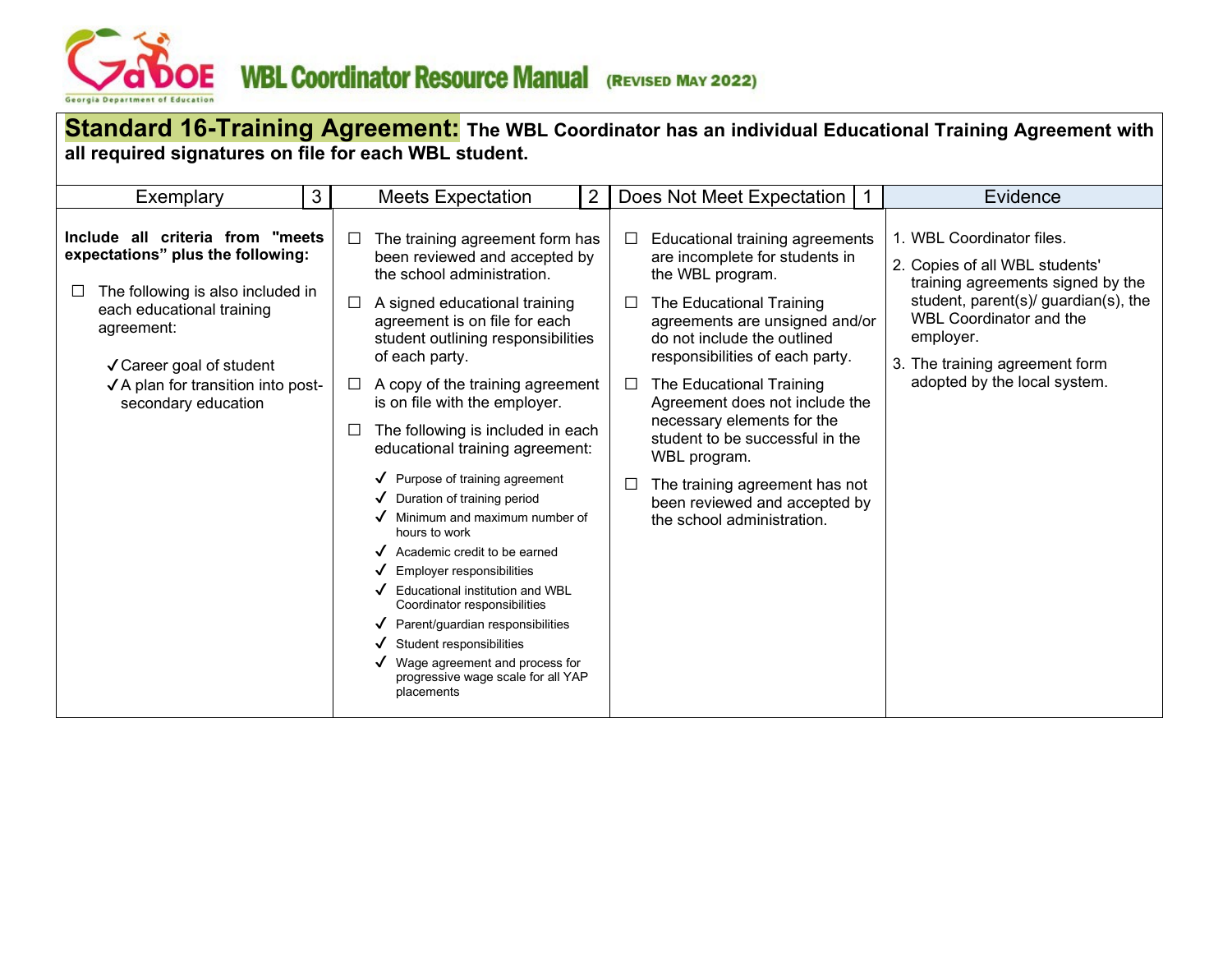<span id="page-17-0"></span>

**Standard 17-Training Plans: Each student has an educational training plan that specifies a planned sequence of learning experiences and work tasks correlated with the student's career pathway.**

| 3 <sup>l</sup><br>Exemplary                                                                                                                                                                                                                                                                                                                                                                                                                                                                   |                                                               | <b>Meets Expectation</b>                                                                                                                                                                                                                                                                                                                                                                                                                                                                                                                                                                                                                                                                                                                                                     | 2 | Does Not Meet Expectation                                                                                                                                                                                                                                                                                                                                                                                                                                                                                                                               |                           | Evidence                                                                                                                                                                                                                                                                                                                                                   |
|-----------------------------------------------------------------------------------------------------------------------------------------------------------------------------------------------------------------------------------------------------------------------------------------------------------------------------------------------------------------------------------------------------------------------------------------------------------------------------------------------|---------------------------------------------------------------|------------------------------------------------------------------------------------------------------------------------------------------------------------------------------------------------------------------------------------------------------------------------------------------------------------------------------------------------------------------------------------------------------------------------------------------------------------------------------------------------------------------------------------------------------------------------------------------------------------------------------------------------------------------------------------------------------------------------------------------------------------------------------|---|---------------------------------------------------------------------------------------------------------------------------------------------------------------------------------------------------------------------------------------------------------------------------------------------------------------------------------------------------------------------------------------------------------------------------------------------------------------------------------------------------------------------------------------------------------|---------------------------|------------------------------------------------------------------------------------------------------------------------------------------------------------------------------------------------------------------------------------------------------------------------------------------------------------------------------------------------------------|
| Include all criteria from "meets"<br>expectations" plus the following:<br>The written training plan includes:<br>ப<br>the learning objectives<br>✓<br>relevant to the student's<br>career pathway<br>activities and work tasks in<br>✓<br>which students will engage to<br>achieve the objectives<br>technical skills that go far<br>✓<br>beyond employability skills<br>The educational training plan<br>correlates with related learning in<br>the student's individual graduation<br>plan. | $\Box$<br>$\Box$<br>$\Box$<br>$\Box$<br>$\Box$<br>П<br>$\Box$ | All training plans are developed<br>in C-NET and all students<br>entered into C-NET are<br>indicated as having a training<br>plan.<br>The WBL Coordinator, the<br>worksite supervisor, and the<br>student cooperatively develop<br>the educational training plan.<br>CTAE teachers of related<br>pathways are involved in<br>training plan development<br>where appropriate.<br>The educational training plan<br>details on-the-job activities that<br>relate to the student's pathway.<br>Training plans are based on the<br>O*NET job titles and duties.<br>Mastery of the tasks listed on<br>the training plan are an integral<br>part of the student assessment<br>process.<br>A copy of the training plan<br>signed by all parties is present<br>in the student's file. |   | Training plans are not<br>developed in C-NET.<br>Some student entries in C-NET<br>are lacking their training plan.<br>Students do not have<br>$\mathsf{L}$<br>completed educational training<br>plans.<br>The educational training plan<br>⊔<br>does not include the necessary<br>elements for the student to be<br>successful in the WBL program.<br>Training plans are not based on<br>⊔<br>the O*NET job titles and duties.<br>The employer and teachers of<br>⊔<br>related pathways are not<br>involved in the development of<br>the training plan. | $1_{-}$<br>2.<br>3.<br>4. | Copies of all WBL students'<br>educational training plans.<br>Evidence that the employers,<br>parents, students, the teachers of<br>related pathways, and the WBL<br>Coordinator have all participated<br>in the development of the<br>educational training plan.<br>C-NET Records.<br>Evidence of the training plan<br>being used for student evaluation. |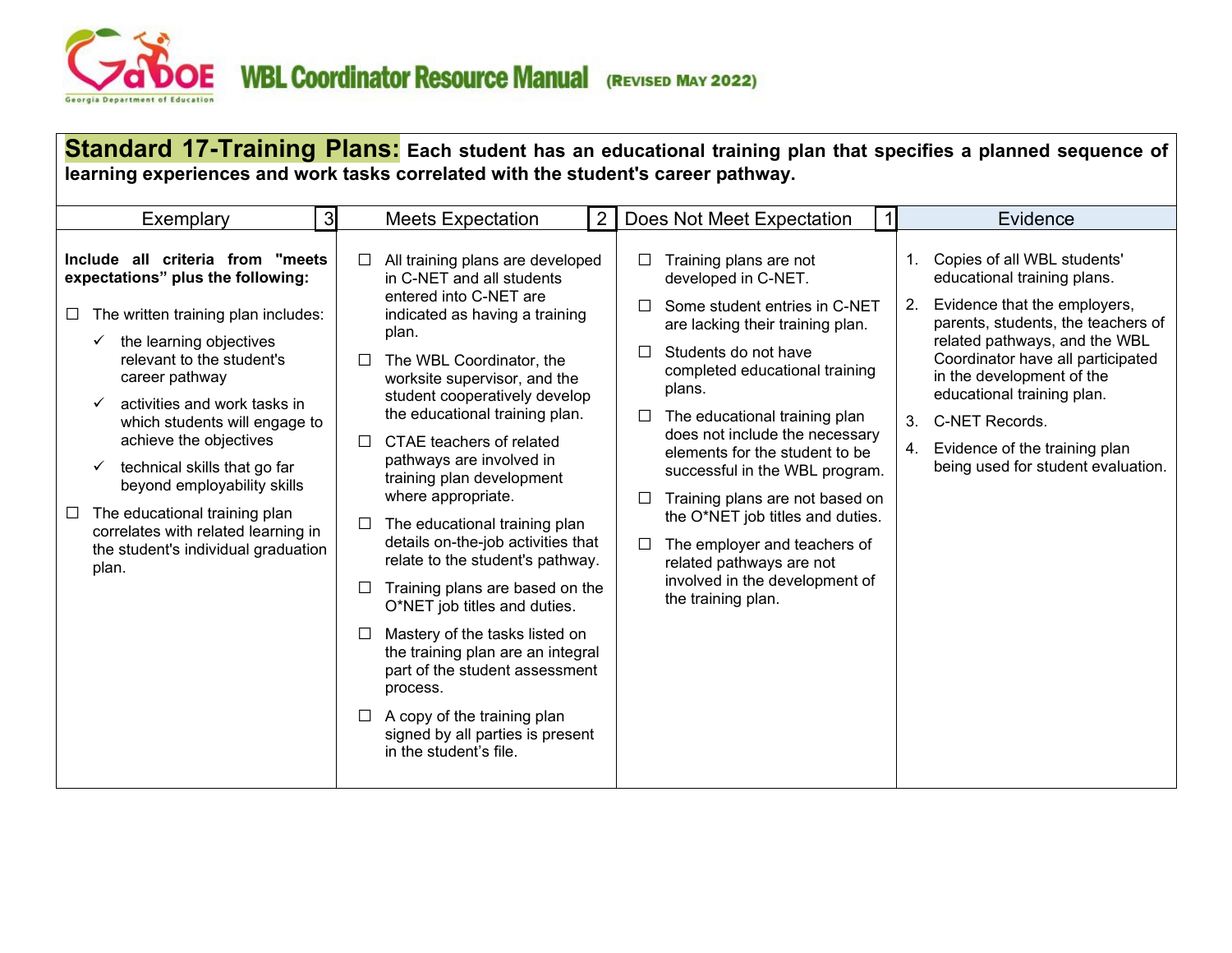<span id="page-18-0"></span>

**Standard 18-Student Evaluation Procedures: Each Work-Based Learning student is evaluated on a regular basis by the work site supervisor/mentor to assess progress toward goals established in the student's Educational Training Plan.**

| Exemplary                                                                                                                                                                                                                                                                                                                                                                                                                                                                                                                                                                                 | $\lvert 3 \rvert$ | <b>Meets Expectation</b>                                                                                                                                                                                                                                                                                                                                                                                                                                                                                                                                                       | $\overline{2}$             | Does Not Meet Expectation                                                                                                                                                                                                                                                                                                                                                                                                                                            | Evidence                                                                                                                                                                                                                                                                                                                         |
|-------------------------------------------------------------------------------------------------------------------------------------------------------------------------------------------------------------------------------------------------------------------------------------------------------------------------------------------------------------------------------------------------------------------------------------------------------------------------------------------------------------------------------------------------------------------------------------------|-------------------|--------------------------------------------------------------------------------------------------------------------------------------------------------------------------------------------------------------------------------------------------------------------------------------------------------------------------------------------------------------------------------------------------------------------------------------------------------------------------------------------------------------------------------------------------------------------------------|----------------------------|----------------------------------------------------------------------------------------------------------------------------------------------------------------------------------------------------------------------------------------------------------------------------------------------------------------------------------------------------------------------------------------------------------------------------------------------------------------------|----------------------------------------------------------------------------------------------------------------------------------------------------------------------------------------------------------------------------------------------------------------------------------------------------------------------------------|
| Include all criteria from "meets"<br>expectations" plus the following:<br>The WBL Coordinator meets<br>Л<br>regularly with the work site<br>supervisor/mentor, along with the<br>WBL student, to discuss student<br>performance and make<br>adjustments to the student's<br><b>Educational Training Plan.</b><br>Parents and work site mentors<br>are oriented about assessment<br>and student expectations.<br>Other assessment methods, such<br>as journals and portfolios, are<br>used in the grading process.<br>Two Employability Skills<br>$\Box$<br>Assessments and one Job Skills | $\Box$<br>⊔<br>⊔  | Students are given a packet<br>which clearly defines<br>expectations and the assessment<br>procedures.<br>A written evaluation of the<br>student's employability skills is<br>completed by the work site<br>supervisor/mentor on the<br>performance of the WBL student<br>at least twice per semester.<br>An assessment of the Job Skills<br>attainment is conducted at least<br>once per semester by review of<br>the Training Plan.<br>A conference is held by the WBL<br>Coordinator with the student to<br>give feedback on the student's<br>accomplishments and areas for | П<br>П<br>П<br>$\Box$<br>□ | Written evaluations are not<br>regularly completed by the work<br>site supervisor/mentor.<br>No conference is held with the<br>student to give feedback on the<br>student's accomplishments and<br>areas for improvement.<br>The work site evaluation is not an<br>integral part of the student's<br>overall grade.<br>The method for determining<br>student grades is ambiguous.<br>Student expectations are not<br>clearly defined and<br>communicated in advance. | 1. Written grading procedures.<br>2. Documentation of work site<br>evaluation.<br>3. Records of conferences held with<br>students about employer<br>evaluations<br>4. Student enrollment<br>packet/materials.<br>5. Evidence of parent and/or mentor<br>training.<br>6. C-NET records.<br>7. Student journals and/or portfolios. |
| assessment based on the<br>Training Plan are conducted per<br>semester.<br>Extensive information is given to<br>⊔<br>the student to assist them in<br>becoming successful on the job<br>site.                                                                                                                                                                                                                                                                                                                                                                                             |                   | improvement.<br>At a minimum, the student's<br>semester grade includes<br>evaluation of employability skills,<br>assessment of technical skills<br>listed on the training plan, and<br>school-based requirements of the<br><b>WBL Coordinator.</b>                                                                                                                                                                                                                                                                                                                             |                            |                                                                                                                                                                                                                                                                                                                                                                                                                                                                      |                                                                                                                                                                                                                                                                                                                                  |
|                                                                                                                                                                                                                                                                                                                                                                                                                                                                                                                                                                                           |                   |                                                                                                                                                                                                                                                                                                                                                                                                                                                                                                                                                                                |                            |                                                                                                                                                                                                                                                                                                                                                                                                                                                                      |                                                                                                                                                                                                                                                                                                                                  |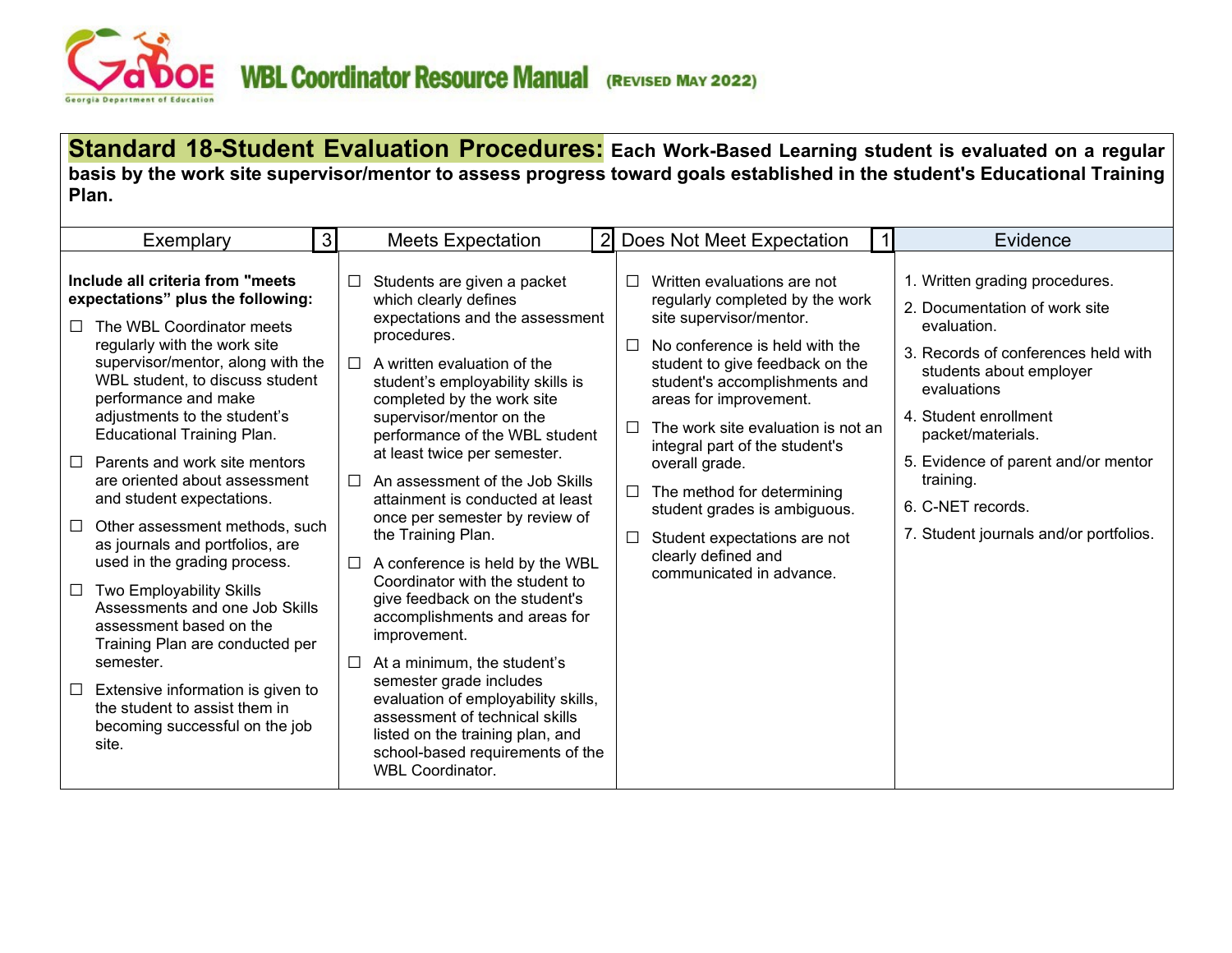<span id="page-19-0"></span>

**Standard 19-Course Credit and Student Records: Work-Based Learning students are enrolled in State approved courses, and complete and accurate records and documentation for enrollment, assessment, and awarding of credit are kept on file for each Work-Based Learning student.** 

| Exemplary                                                                                                                                                                                                                                                                                                                                                                                                                                                                                                                                                                                                                                      | $\mathbf{3}$ | <b>Meets Expectation</b>                                                                                                                                                                                                                                                                                                                                                                                                                                                                                                                                                                                                                                                                                                                                                                                                                                                                                                                                                             | $\overline{2}$ | Does Not Meet Expectation                                                                                                                                                                                                                                                                                                                                                                                                                                                                                                                                                                                    | Evidence                                                                                                                                                                                                                                                                                                                                                                                                                                                                                                                                                                                                                             |
|------------------------------------------------------------------------------------------------------------------------------------------------------------------------------------------------------------------------------------------------------------------------------------------------------------------------------------------------------------------------------------------------------------------------------------------------------------------------------------------------------------------------------------------------------------------------------------------------------------------------------------------------|--------------|--------------------------------------------------------------------------------------------------------------------------------------------------------------------------------------------------------------------------------------------------------------------------------------------------------------------------------------------------------------------------------------------------------------------------------------------------------------------------------------------------------------------------------------------------------------------------------------------------------------------------------------------------------------------------------------------------------------------------------------------------------------------------------------------------------------------------------------------------------------------------------------------------------------------------------------------------------------------------------------|----------------|--------------------------------------------------------------------------------------------------------------------------------------------------------------------------------------------------------------------------------------------------------------------------------------------------------------------------------------------------------------------------------------------------------------------------------------------------------------------------------------------------------------------------------------------------------------------------------------------------------------|--------------------------------------------------------------------------------------------------------------------------------------------------------------------------------------------------------------------------------------------------------------------------------------------------------------------------------------------------------------------------------------------------------------------------------------------------------------------------------------------------------------------------------------------------------------------------------------------------------------------------------------|
| Include all criteria from<br>"meets expectations" plus<br>the following:<br>$\Box$ Extensive records exist for<br>Mentor training and<br>involvement of the<br>employer in student<br>evaluations.<br>$\Box$ Guidance counselors and<br>the WBL Coordinator work<br>in a collaborative model to<br>enroll students and award<br>credit.<br>□ Reports from C-NET are<br>used in a variety of ways<br>to implement a more<br>effective program.<br>$\Box$ Records are constantly<br>monitored by the local<br>school leadership.<br>$\Box$ All school personnel have<br>an appreciation for<br>inclusion of WBL in each<br>career concentration. |              | $\Box$ An individual student file exists<br>for each student on a WBL<br>placement which contains the<br>following records: completed<br>WBL application packet with<br>references, student individual<br>graduation plan (IGP), employment<br>verification documents, signed<br>copies of the training agreement,<br>training plan, and employer<br>evaluations.<br>$\Box$ The following data is complete<br>and up to date in the C-NET<br>online database: Student and<br>parent demographic and contact<br>information, employer data,<br>worksite visit documentation,<br>work/wage (earnings) records,<br>employer evaluations/student<br>assessment (grading) records,<br>training plans, training agreements.<br>$\Box$ Student credit is awarded for WBL<br>placements in accordance with<br>state board policies using<br>approved course numbers.<br>$\Box$ A plan exists for maintaining<br>records and tracking graduates in<br>the YAP program to completer<br>status. |                | $\Box$ Very few records are kept on file<br>for the WBL student.<br>$\Box$ C-NET is not used.<br>□ C-NET is used but not complete<br>and up-to date.<br>$\Box$ The master schedule indicates<br>incorrect course numbers being<br>used for awarding of credit.<br>$\Box$ Student grades are established by<br>very subjective methods.<br>$\Box$ Program of Study information given<br>to students does not indicate WBL<br>credit as part of the course<br>sequences students may enroll in.<br>$\Box$ Hours students are required to<br>work are not consistent with<br>contact hours required for credit. | 1. Accurate and up-to-date student records<br>and files on C-NET, the online database<br>available via the CTAE Resource Network.<br>2. Site visitation and work/wage information<br>for each student.<br>3. Student transcripts.<br>4. Master schedule of students enrolled in<br>WBL placements.<br>5. Assessment and grading policy and<br>rubrics.<br>6. WBL credits included in course sequences<br>that make up career concentrations and<br>pathway sequences.<br>7. YAP completer data.<br>8. Employment verification documents include<br>but not limited to time sheets, signed<br>training agreements and training plans. |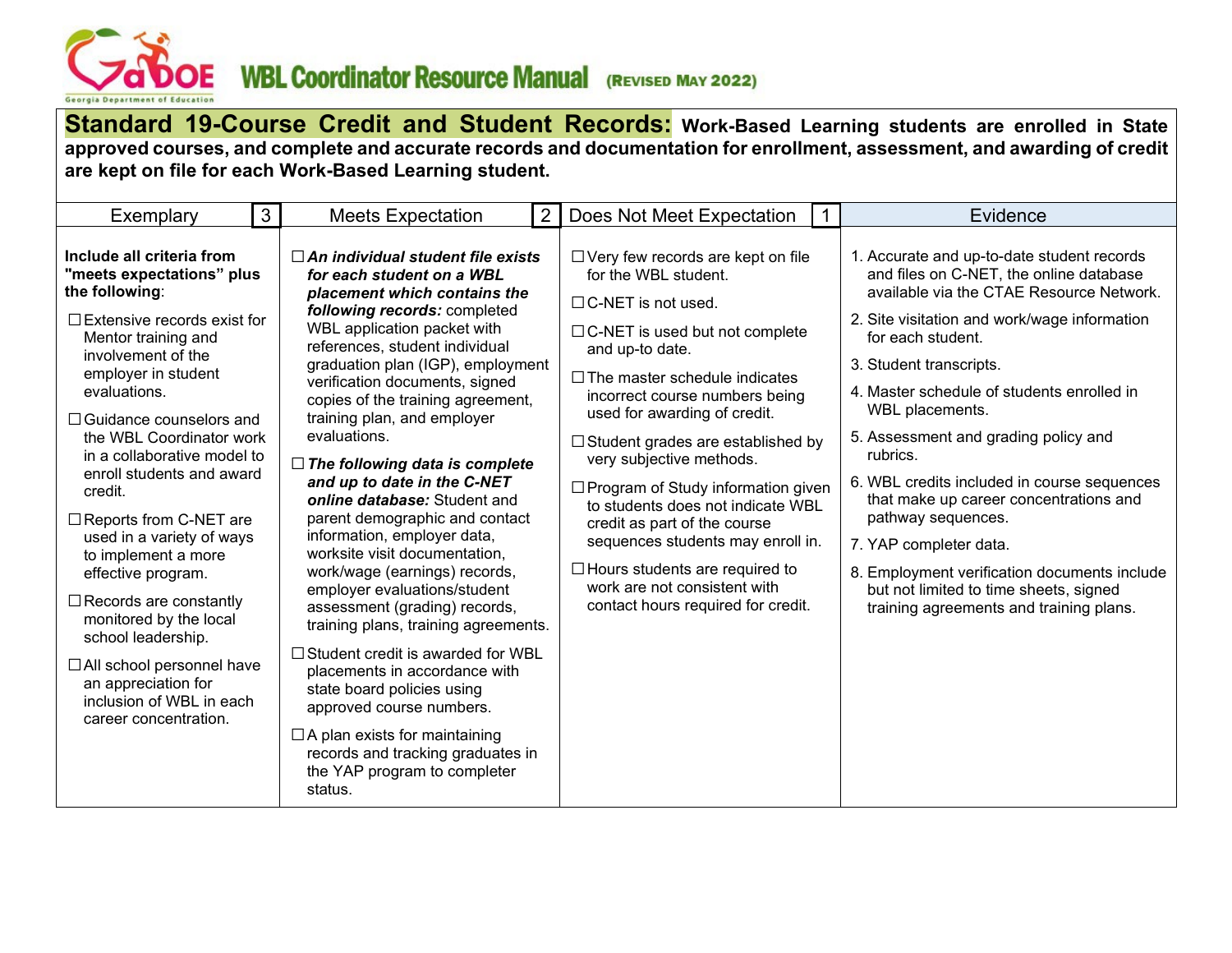<span id="page-20-0"></span>

### **Standard 20-Work Site Visitation: Work-Based Learning personnel are available for supervision of students during periods that students are placed on Work-Based Learning sites and make regular supervisory visits. (Including virtual)**

| Exemplary                                                                                                                                                                                                                                                                                                                                                                                                                                                                       | 3 | <b>Meets Expectation</b>                                                                                                                                                                                                                                                                                                                                                                                                                                                                                                                                                                                                                                                 | $\overline{2}$ | Does Not Meet Expectation                                                                                                                                                                                                                                                                                                                                                                                                                                                                                                                                             |                                        | Evidence                                                                                                                                                                                                          |
|---------------------------------------------------------------------------------------------------------------------------------------------------------------------------------------------------------------------------------------------------------------------------------------------------------------------------------------------------------------------------------------------------------------------------------------------------------------------------------|---|--------------------------------------------------------------------------------------------------------------------------------------------------------------------------------------------------------------------------------------------------------------------------------------------------------------------------------------------------------------------------------------------------------------------------------------------------------------------------------------------------------------------------------------------------------------------------------------------------------------------------------------------------------------------------|----------------|-----------------------------------------------------------------------------------------------------------------------------------------------------------------------------------------------------------------------------------------------------------------------------------------------------------------------------------------------------------------------------------------------------------------------------------------------------------------------------------------------------------------------------------------------------------------------|----------------------------------------|-------------------------------------------------------------------------------------------------------------------------------------------------------------------------------------------------------------------|
| Include all criteria from "meets"<br>expectations" plus the following:<br>$\Box$ Supervisory visits exceed the<br>required twice per grading period.<br>$\Box$ Some visits are used to<br>coordinate the individual student's<br>job activities with the school-<br>based related instruction.<br>$\Box$ The WBL Coordinator takes the<br>training plan and other individual<br>student records to the WBL site<br>during most visits for reference<br>and evaluation purposes. |   | The instructor is available to visit<br>work sites during all periods that<br>students are being released from<br>school or at placed work sites.<br>Supervisory visits are scheduled<br>on a regular basis, two or more<br>times each semester.<br>Some drop-in visits are made to<br>the work site.<br>$\Box$ A written report, indicating the<br>work site visited and the purpose<br>for each visit, is completed and<br>serves as documentation of WBL<br>coordination visits.<br>$\Box$ The WBL Coordinator keeps<br>written records of work site visits<br>to ensure no student goes<br>unsupervised.<br>$\Box$ All C-NET records are up to date<br>and accurate. |                | $\Box$ Regular supervisory visits are not<br>made by the WBL Coordinator.<br>$\Box$ Visits are not completed more<br>than once per semester.<br>$\Box$ No written visitation report exists<br>to serve as a record of each visit<br>and the purpose of the visit.<br>$\Box$ C-NET Records are not up-to-<br>date and/or accurate.<br>$\Box$ Students are released from<br>school or on a WBL placement<br>during a block or class period that<br>the WBL Coordinator is<br>encumbered with other duties or<br>classes and is not available to<br>visit the work site. | 1.<br>2.<br>3.<br>4 <sup>1</sup><br>5. | Records of supervisory visits<br>recorded in C-NET.<br>Supervisory visitation reports<br>completed in C-NET for each<br>visit.<br>C-NET records.<br>Instructor's schedule.<br>Schedule of student<br>enrollments. |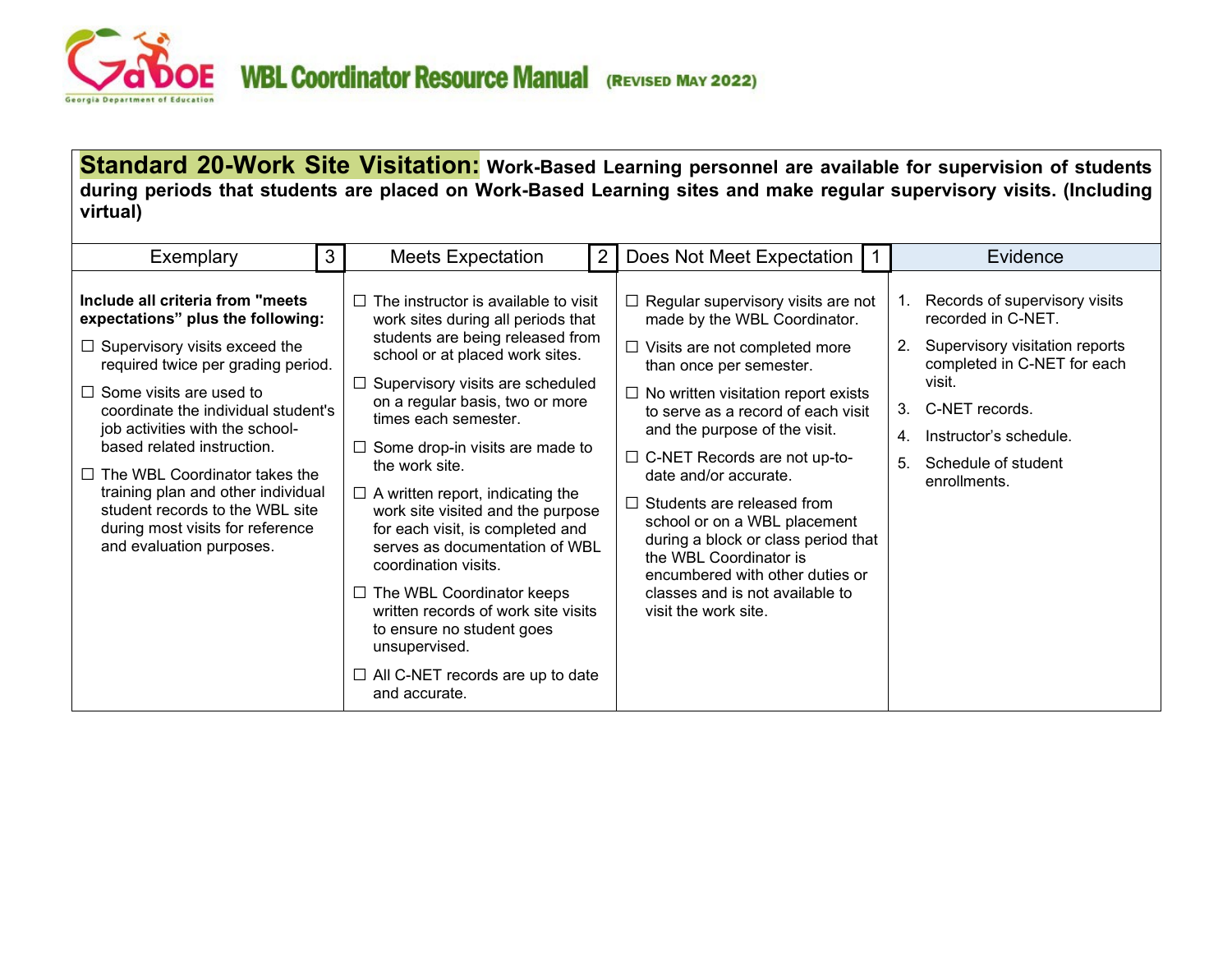

|                  | secondary transition opportunities.                                                                                                                                                                                                                                                                                                                                 |                  |                                                                                                                                                                                                                                                                                                                      |                |                                                                                                                                                                                                                                                                                                  | Standard 21-Post-Secondary Opportunities: Work-Based Learning Coordinators assist students with post-                                                                                                                                  |
|------------------|---------------------------------------------------------------------------------------------------------------------------------------------------------------------------------------------------------------------------------------------------------------------------------------------------------------------------------------------------------------------|------------------|----------------------------------------------------------------------------------------------------------------------------------------------------------------------------------------------------------------------------------------------------------------------------------------------------------------------|----------------|--------------------------------------------------------------------------------------------------------------------------------------------------------------------------------------------------------------------------------------------------------------------------------------------------|----------------------------------------------------------------------------------------------------------------------------------------------------------------------------------------------------------------------------------------|
|                  | Exemplary                                                                                                                                                                                                                                                                                                                                                           | 3 <sup>l</sup>   | <b>Meets Expectation</b>                                                                                                                                                                                                                                                                                             | $\overline{2}$ | Does Not Meet Expectation                                                                                                                                                                                                                                                                        | Evidence                                                                                                                                                                                                                               |
| $\Box$<br>$\Box$ | Include all criteria from "meets"<br>expectations" plus the following:<br>The WBL Coordinator works<br>closely with counselors to provide<br>information about postsecondary<br>credit opportunities to students,<br>parents, educators, and<br>community partners.<br>The WBL Coordinator works with<br>postsecondary institutions to<br>understand post-secondary | ப<br>$\Box$<br>П | Most YAP students complete the<br>post-secondary or industry<br>credential required to become a<br>YAP completer.<br>The WBL Coordinator makes<br>presentations to CTAE classes<br>concerning post-secondary<br>opportunities.<br>The WBL Coordinator assists<br>WBL students with post-<br>secondary opportunities. | $\Box$         | A low percentage of YAP students<br>are not YAP completers.<br>The WBL Coordinator does not<br>present information to CTAE<br>classes concerning post-<br>secondary opportunities.<br>The WBL Coordinator has no<br>process in place to assist<br>students with post-secondary<br>opportunities. | 1. Records of YAP completers.<br>2. Participation in dual enrollment<br>activities.<br>3. Documentation of Career Pathway<br>Completers.<br>4. Documentation of post-secondary<br>campus tours.<br>5. Documentation of industry tours. |
| $\Box$<br>$\Box$ | opportunities for students.<br>The appropriate sequence of<br>courses in the individual career<br>plan is aligned over a six-year<br>period (four years secondary and<br>two years postsecondary).<br>The student file of all WBL<br>students includes an individual<br>career plan complete with<br>advisement and post-secondary<br>options.                      |                  |                                                                                                                                                                                                                                                                                                                      |                |                                                                                                                                                                                                                                                                                                  |                                                                                                                                                                                                                                        |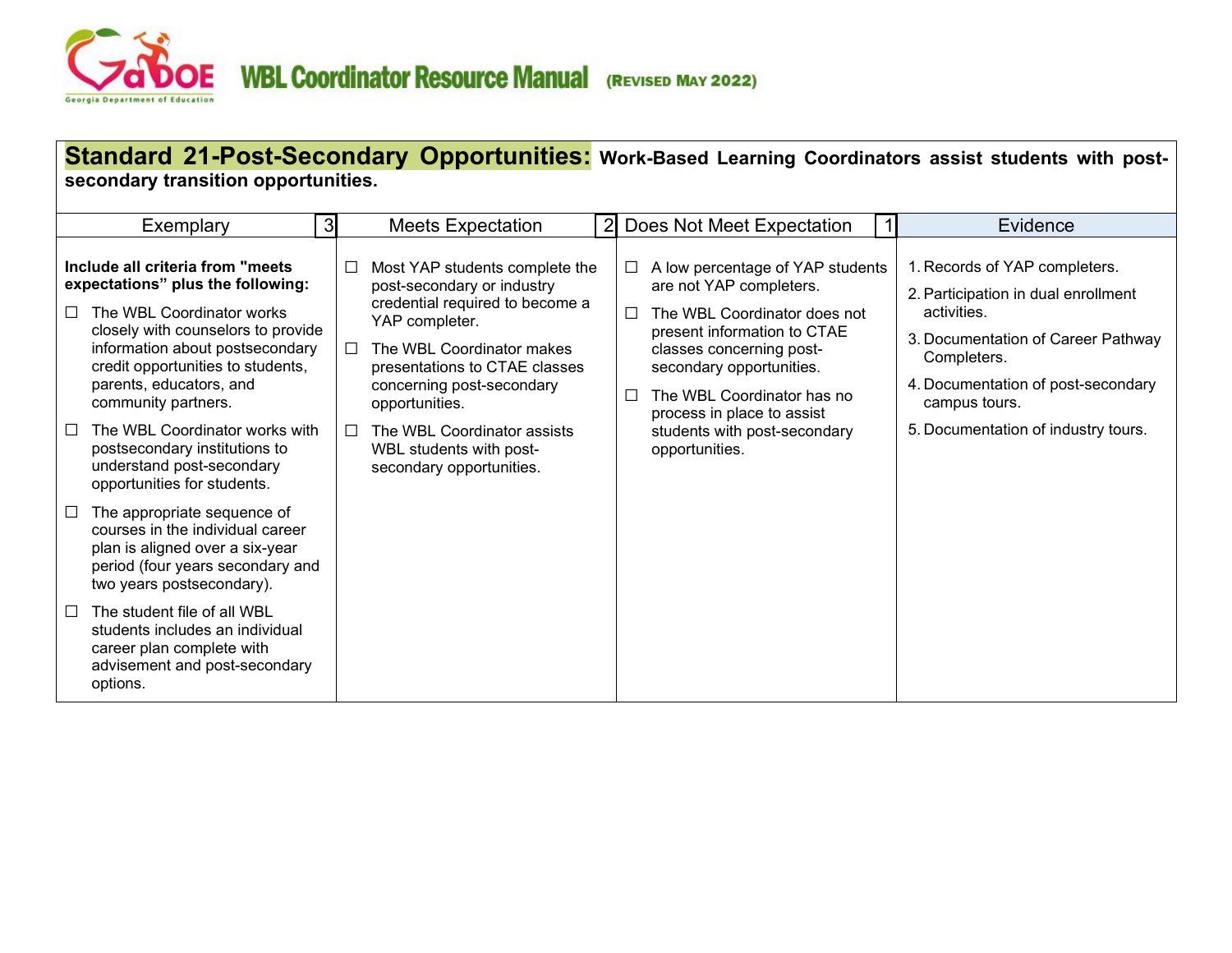<span id="page-22-0"></span>

**Standard 22-Public Relations and Program Promotion: A public relations and marketing plan is integrated into the goals and objectives of the Work-Based Learning program and is reactive to the changing needs of the students and the business/industry community.**

| 3<br>Exemplary                                                                                                                                                                                                                                                                                                                                                                                                                                                                                                                                                                                                                                                                                                                                                                                                                                                                                                                                                                               | $\overline{2}$<br><b>Meets Expectation</b>                                                                                                                                                                                                                                                                                                                                                                                                                                                                                                                                                                                                                                                                                                                                                                                                              | Does Not Meet Expectation                                                                                                                                                                                                                                                                                               | Evidence                                                                                                                                                                                                                                                                                                                                                                                                                                                                                                                                                                                                                                                                     |
|----------------------------------------------------------------------------------------------------------------------------------------------------------------------------------------------------------------------------------------------------------------------------------------------------------------------------------------------------------------------------------------------------------------------------------------------------------------------------------------------------------------------------------------------------------------------------------------------------------------------------------------------------------------------------------------------------------------------------------------------------------------------------------------------------------------------------------------------------------------------------------------------------------------------------------------------------------------------------------------------|---------------------------------------------------------------------------------------------------------------------------------------------------------------------------------------------------------------------------------------------------------------------------------------------------------------------------------------------------------------------------------------------------------------------------------------------------------------------------------------------------------------------------------------------------------------------------------------------------------------------------------------------------------------------------------------------------------------------------------------------------------------------------------------------------------------------------------------------------------|-------------------------------------------------------------------------------------------------------------------------------------------------------------------------------------------------------------------------------------------------------------------------------------------------------------------------|------------------------------------------------------------------------------------------------------------------------------------------------------------------------------------------------------------------------------------------------------------------------------------------------------------------------------------------------------------------------------------------------------------------------------------------------------------------------------------------------------------------------------------------------------------------------------------------------------------------------------------------------------------------------------|
| Include all criteria from "meets<br>expectations" plus the following:<br>$\Box$ A comprehensive marketing plan is<br>designed and implemented throughout<br>the school and community with the<br>assistance of guidance staff,<br>administration, students,<br>parents/guardians, and employers and<br>is maintained throughout the year.<br>$\Box$ The WBL Coordinator appears at<br>several community functions and uses<br>multiple media resources to promote<br>WBL and CTAE programs.<br>$\Box$ A program-wide employer appreciation<br>event is held involving participation<br>from all available CTAE instructors.<br>$\Box$ 21st century technology such as<br>tablets, wireless technology, websites,<br>webinars, internet resources, remote<br>meeting software, etc. is incorporated<br>to promote the program.<br>$\Box$ WBL Coordinator utilizes the<br>www.gawbl.org website in promoting<br>the WBL program.<br>$\Box$ Social Media is used to promote the<br>WBL program. | $\Box$ A marketing plan is designed and<br>implemented for the WBL students<br>and program.<br>$\Box$ Marketing and promotion efforts<br>are focused on the needs,<br>interests, and career goals of<br>students and the business/industry<br>community.<br>$\Box$ The marketing plan includes:<br>$\checkmark$ Publicizing and interpreting the<br>program's mission and<br>objectives.<br>$\checkmark$ A realistic plan for<br>communicating successes of<br>the program to all stakeholders.<br>$\checkmark$ Effective methods of<br>communication.<br>$\Box$ Enrolling those students whose<br>interests and capabilities can be<br>enhanced by the career focus area<br>of the WBL program.<br>$\Box$ Evidence of the WBL Coordinator<br>appearing at a community function.<br>$\Box$ Evidence of multiple media used to<br>promote CTAE programs. | $\Box$ There is little or no emphasis<br>placed on marketing the WBL<br>program or students.<br>$\Box$ There is no formal marketing<br>plan in place.<br>$\Box$ No evidence of the WBL<br>Coordinator appearing at<br>community functions.<br>$\Box$ No evidence of multiple media<br>used to promote CTAE<br>programs. | 1. Copy of the WBL program's<br>marketing plan.<br>2. Evidence that the marketing<br>plan was implemented.<br>3. A list reflecting the variety of<br>media included in the plan.<br>4. Documentation of an employee-<br>employer appreciation function.<br>5. An agenda or program from a<br>PTA, open house, or other<br>community functions at which<br>the WBL Coordinator spoke.<br>6. Artifacts used for marketing and<br>public relations.<br>7. Samples of brochures, pictures,<br>articles, or other artifacts that<br>promote the program.<br>8. Evidence that WBL program<br>utilizes www.gawbl.org website.<br>9. Evidence of social media<br>accounts and posts. |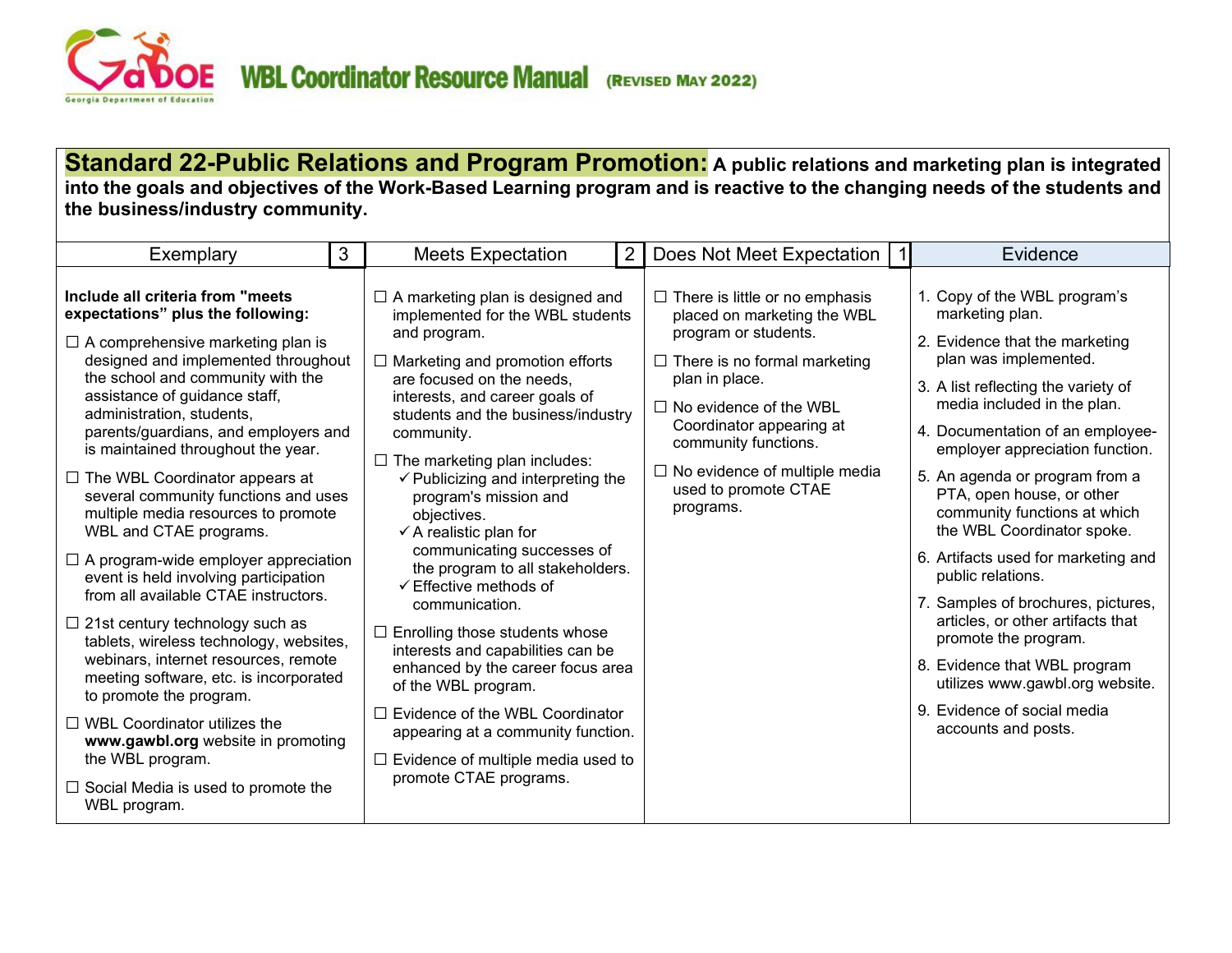

### **Standard 23-WBL Special Populations Students, At Risk, or with Special Needs: A plan has been established and implemented to provide Work-Based Learning opportunities for Special Population Students, At-Risk Students and Students with Disabilities.**

| Exemplary                                                                                                                                                                                                                                                                                                                                                    | 3<br><b>Meets Expectation</b>                                                                                                                                                                                                                                                                                                                                                                                                                                                                                      | $\overline{2}$<br>Does Not Meet Expectation                                                                                                                                                                                                                                                                                                          |         | Evidence                                                                                                                                                                                                                                                                                                                                                                                                         |
|--------------------------------------------------------------------------------------------------------------------------------------------------------------------------------------------------------------------------------------------------------------------------------------------------------------------------------------------------------------|--------------------------------------------------------------------------------------------------------------------------------------------------------------------------------------------------------------------------------------------------------------------------------------------------------------------------------------------------------------------------------------------------------------------------------------------------------------------------------------------------------------------|------------------------------------------------------------------------------------------------------------------------------------------------------------------------------------------------------------------------------------------------------------------------------------------------------------------------------------------------------|---------|------------------------------------------------------------------------------------------------------------------------------------------------------------------------------------------------------------------------------------------------------------------------------------------------------------------------------------------------------------------------------------------------------------------|
| Include all criteria from "meets<br>expectations" plus the<br>following:                                                                                                                                                                                                                                                                                     | $\Box$ For students that are served under an<br>individualized Education Plan (IEP),<br>eligibility and placement into the WBL                                                                                                                                                                                                                                                                                                                                                                                     | $\Box$ There are no provisions made<br>for students with disabilities to<br>be in the WBL program.                                                                                                                                                                                                                                                   | $1_{-}$ | List of students with disabilities and<br>at-risk students in the WBL<br>program.                                                                                                                                                                                                                                                                                                                                |
| Students with disabilities are<br>represented on the local<br>advisory committee.<br>Students with disabilities in<br>WBL matriculate into a post-<br>secondary program with<br>articulated credits.<br>Students with disabilities<br>$\Box$<br>enrolled in CTAE participate in<br>job shadowing, clinical<br>experiences, and<br>entrepreneurship projects. | program is an IEP committee decision in<br>which the student, parent, WBL<br>Coordinator, special education case<br>manager, and CTI Coordinator (if<br>applicable) all play an active role in.<br>$\Box$ The WBL Coordinator and the CTI<br>Coordinator (if applicable) and/or the<br>special education case manager work<br>collaboratively to ensure that students with<br>disabilities are served.<br>$\Box$ The Criteria for Placement of Students<br>with Disabilities is understood by all<br>stakeholders. | $\Box$ There are no students with<br>disabilities on WBL<br>placements<br>$\Box$ Students are placed into WBL<br>settings without due<br>consideration of the Criteria<br>for Placement of Students<br>with Disabilities.<br>$\Box$ The WBL Coordinator and the<br>CTI Coordinator and/or<br>special education case<br>manager do not collaborate in | 4.      | 2. List of advisory committee<br>members which includes<br>representatives for students with<br>disabilities<br>3. Copy of written plan to include at<br>risk students and students with<br>disabilities in the WBL program<br><b>Training Plans, Training</b><br>Agreements and visitation records<br>that reflect supervision by the WBL<br>Coordinator of any student in a<br>WBL placement that is served by |
| CTAE instructors collaborate<br>with middles school and/or<br>elementary school teachers<br>regarding CRE activities that<br>support the school-to-career<br>transition for students with<br>disabilities.<br>Evidence of success of students<br>with disabilities in regular CTSO<br>activities (not CTI) related to<br>career exploration exist.           | $\Box$ A plan exists to recruit students with<br>disabilities into the WBL program.<br>$\Box$ Students with disabilities have equal<br>opportunity to participate in the WBL<br>program and are served in the regular<br>education WBL program.<br>$\Box$ The worksite supervisor and/or mentor<br>understand the students' strengths,<br>interests and abilities.<br>$\Box$ The WBL Coordinator consistently                                                                                                      | serving students with<br>disabilities in the WBL<br>program.<br>$\Box$ The WBL Coordinator does<br>not attend the WBL student's<br>IEP meeting.<br>$\Box$ The WBL Coordinator does<br>not play an active role in the<br>potential WBL student's IEP<br>meeting by serving as an<br>active member of the IEP<br>committee in deciding WBL             |         | an IEP.<br>5. Copy of accommodations /<br>modification for each student<br>served by an IEP is in the WBL<br>Coordinator's confidential files to<br>facilitate implementation (but not<br>referenced in C-NET).<br>6. Partnership with Great Promise<br>Partnership (GPP).<br>7. GPP entries in C-NET with the "35"                                                                                              |
| $\Box$ A strong partnership exists<br>between multiple business &<br>industry partners, GPP and the<br>school system which involves<br>the WBL coordinator in all<br>aspects of program<br>implementation.                                                                                                                                                   | implements IEP accommodations to<br>students with disabilities and collaborates<br>with the CTI Coordinator and/or special<br>education caseload teacher.<br>$\Box$ The system has an option for serving at<br>risk students (which may include<br>participation in GPP)                                                                                                                                                                                                                                           | eligibility.<br>$\Box$ The system does not identify<br>and serve at risk students.                                                                                                                                                                                                                                                                   |         | prefix.                                                                                                                                                                                                                                                                                                                                                                                                          |